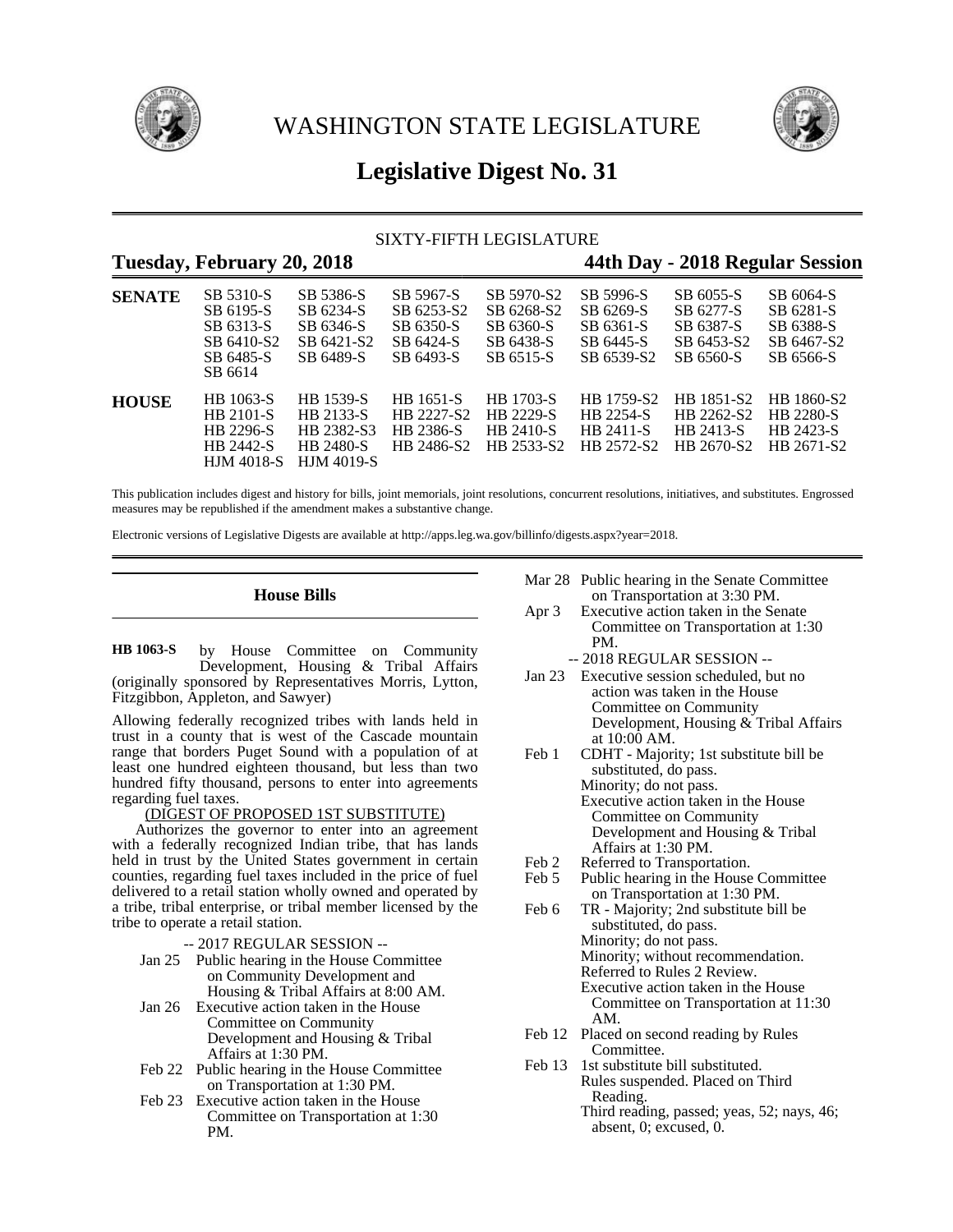#### -- IN THE SENATE --

Feb 15 First reading, referred to Transportation.

Feb 19 Public hearing in the Senate Committee on Transportation at 3:30 PM.

by House Committee on Education (originally sponsored by Representatives McCabe, Orwall, Griffey, Caldier, Senn, Dent, Gregerson, Smith, Kraft, Doglio, and Kagi) **HB 1539-S**

Regarding a curriculum for the prevention of sexual abuse of students.

#### (DIGEST OF PROPOSED 1ST SUBSTITUTE)

Requires the superintendent of public instruction to: (1) Collect, and disseminate to school districts, information on and curricula for the coordinated program for the prevention of sexual abuse of students in kindergarten through twelfth grade, child abuse, and neglect;

(2) Review existing curricula related to the prevention of sexual abuse of students in kindergarten through twelfth grade; and

(3) Assist the department of children, youth, and families and school districts in establishing a coordinated program.

-- 2017 REGULAR SESSION --

- Mar 23 Public hearing in the House Committee on Education at 8:00 AM.
	- -- 2018 REGULAR SESSION --
- Jan 16 Public hearing in the House Committee on Education at 1:30 PM.
- Jan 18 Executive session scheduled, but no action was taken in the House Committee on Education at 8:00 AM.
- Jan 30 ED Majority; 1st substitute bill be substituted, do pass. Executive action taken in the House Committee on Education at 1:30 PM.
- 
- Feb 2 Referred to Appropriations.<br>Feb 3 Public hearing in the House Public hearing in the House Committee on Appropriations at 9:00 AM.
- Feb 5 Executive session scheduled, but no action was taken in the House Committee on Appropriations at 1:30 PM.
- Feb 6 APP Majority; do pass 1st substitute bill proposed by Education.
	- Referred to Rules 2 Review. Executive action taken in the House Committee on Appropriations at 10:00 AM.
- Feb 8 Rules Committee relieved of further consideration. Placed on second reading.
- Feb 12 1st substitute bill substituted. Rules suspended. Placed on Third Reading. Third reading, passed; yeas, 98; nays, 0; absent, 0; excused, 0. -- IN THE SENATE --
- Feb 14 First reading, referred to Early Learning & K-12 Education.
- Feb 19 Public hearing in the Senate Committee on Early Learning & K-12 Education at 1:30 PM.

#### by House Committee on Higher Education (originally sponsored by Representatives Pollet, Doglio, Kilduff, Gregerson, Peterson, Frame, **HB 1651-S**

Bergquist, Orwall, Goodman, Fey, Haler, and Stanford)

Supporting students' success by increasing retention and graduation rates with evidence-based programs.

### (DIGEST OF PROPOSED 1ST SUBSTITUTE)

Requires the four-year institutions of higher education to report to the appropriate legislative committees on whether students who are receiving need-based federal or state grant aid are provided with a student success program.

Requires the community and technical colleges to implement the following for students receiving needbased federal or state grant aid: A student success program and an evidence-based remedial program.

Requires the guided pathways program to be implemented at every community and technical college in the state.

Requires the student achievement council to: (1) Administer a competitive grant program to provide precollege or ongoing peer mentoring; and

(2) Contract with the western interstate commission for higher education to conduct an evaluation on mental health counseling and services provided for students at the community and technical colleges.

Creates the public service graduate degree conditional grant program at the University of Washington which must be funded exclusively with private funding to provide conditional grants.

Creates the public service graduate degree conditional grant account.

-- 2017 REGULAR SESSION --

- Feb 7 Public hearing in the House Committee on Higher Education at 8:00 AM. -- 2018 REGULAR SESSION --
- Jan 23 Public hearing in the House Committee on Higher Education at 8:00 AM.
- Jan 24 Executive session scheduled, but no action was taken in the House Committee on Higher Education at 1:30 PM.
- Jan 30 Executive session scheduled, but no action was taken in the House Committee on Higher Education at 8:00 AM.
- Jan 31 HE Majority; 1st substitute bill be substituted, do pass. Minority; without recommendation. Executive action taken in the House Committee on Higher Education at 1:30 PM.
- Feb 2 Referred to Appropriations.

by House Committee on Education (originally sponsored by Representatives Pollet, Frame, Dolan, Blake, Fitzgibbon, Chapman, Goodman, Ryu, Tarleton, and Stanford) **HB 1703-S**

Concerning comprehensive school safety planning for public and private K-12 schools.

(DIGEST OF PROPOSED 1ST SUBSTITUTE)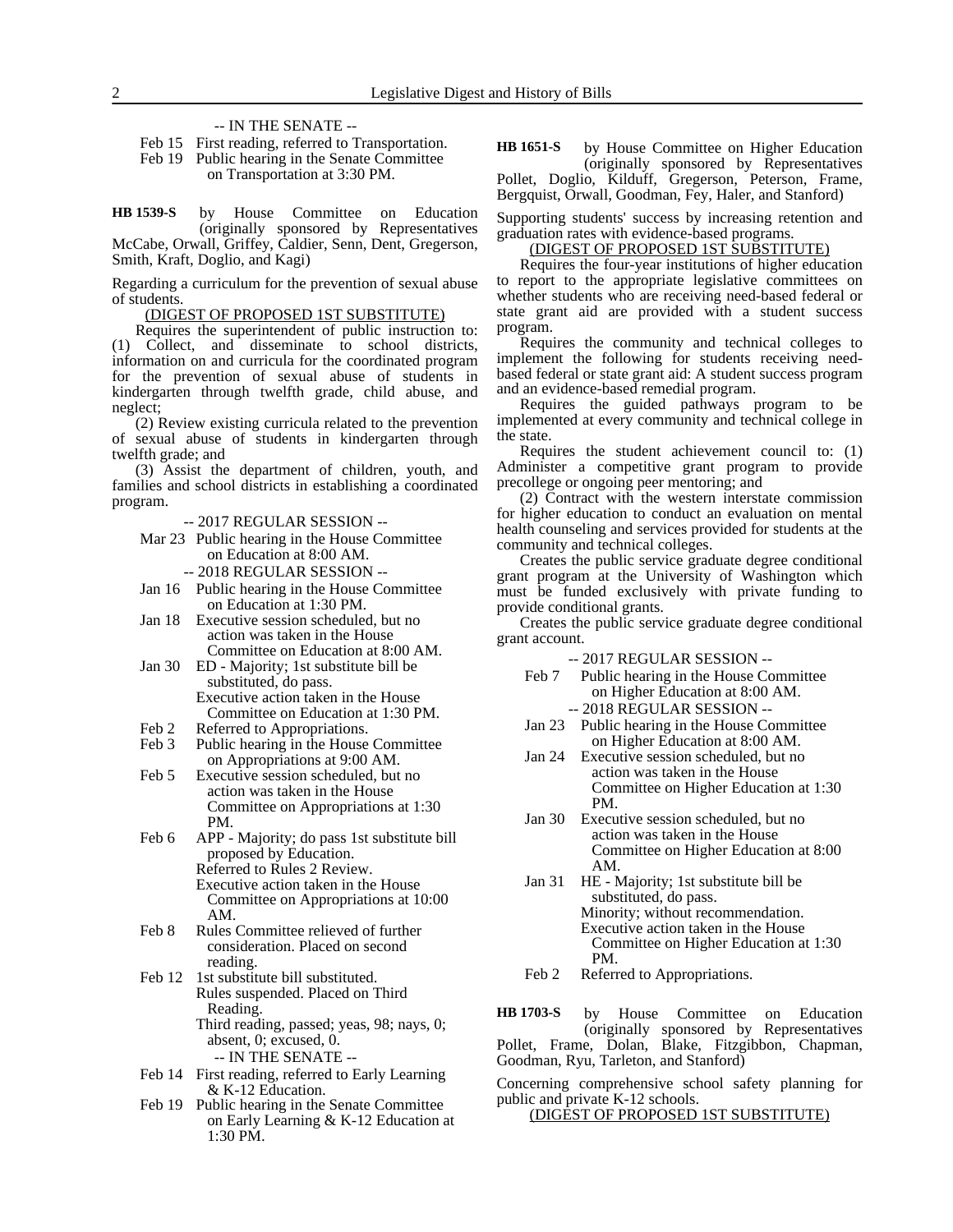Requires the superintendent of public instruction, in consultation with the state building code council and the state geologist, to publish, and update every four years, guidelines and criteria for school districts, public schools that are not common schools, and educational service districts to conduct a comprehensive engineering safety survey of a public school building used by students.

Requires school districts to: (1) In collaboration with local emergency response agencies, annually review and update their safe school plans, considering input from families, school staff, and the community; and

(2) When adopting and updating safe school plans, in the explosion, fire, chemical release, or other hazard zone of a major rail line, consider input from emergency response agencies and the community for incorporating appropriate plan elements, including safety-related drills.

-- 2018 REGULAR SESSION --

Jan 16 Public hearing in the House Committee on Education at 1:30 PM.

Jan 25 ED - Majority; 1st substitute bill be substituted, do pass. Minority; without recommendation. Executive action taken in the House Committee on Education at 8:00 AM. Jan 29 Referred to Capital Budget.

by House Committee on Public Safety **HB 1759-S2**

(originally sponsored by Representatives Ortiz-Self, Orwall, Gregerson, and Jinkins)

Addressing procedures for communicating with crime victims and survivors of crime victims.

(DIGEST OF PROPOSED 2ND SUBSTITUTE)

Requires the department of commerce, through the office of crime victims advocacy, to convene and coordinate a work group to: (1) Examine practices regarding notification of family members when a person has died from a suspected homicide or other criminal means;

(2) Develop recommendations for providing crime victims and survivors of homicide victims with information about crime victim services; and

(3) Develop recommendations for ways in which law enforcement officers responding to the scene of a crime may provide crime victims and survivors of homicide victims with information about crime victim services.

#### -- 2017 REGULAR SESSION --

- Feb 6 Public hearing in the House Committee on Public Safety at 1:30 PM.
- Feb 9 Executive action taken in the House Committee on Public Safety at 8:00 AM.

-- 2018 REGULAR SESSION --

- Jan 30 PS Majority; 2nd substitute bill be substituted, do pass. Executive action taken in the House Committee on Public Safety at 1:30 PM.
- Feb 2 Referred to Rules 2 Review.

by House Committee on State Govt, Elections & IT (originally sponsored by Representatives Dolan, Harris, Hudgins, MacEwen, **HB 1851-S2**

Kilduff, Haler, Robinson, Bergquist, Fitzgibbon, Doglio, Pollet, Ormsby, and Stanford)

Concerning accountability and transparency in government contracting.

(AS OF HOUSE 2ND READING 2/12/18)

Increases transparency and accountability of public contracts.

Requires better evaluation of contract performance, and the evaluation should include an assessment of whether decisions to "contract out" government services to the private sector are achieving their stated objectives.

Requires an agency, department, or institution of higher education that intends to contract out, or does contract out, for services customarily and historically provided by employees in the classified service or employees included in the Washington management service to follow certain procedures and meet certain criteria.

Requires the joint legislative audit and review committee to: (1) Conduct a program and fiscal review of the changes made by this act;

(2) Upon completion of its preliminary report, transmit copies of the report to the office of financial management and affected state entities; and

(3) Transmit the final report, which will include a response, if any, from the affected state entities and the office of financial management, to the legislature, the affected state entities, the governor, and the state library.

- Feb 14 Public hearing in the House Committee on State Government and Elections & Information Technology at 8:00 AM.
- Feb 17 Executive action taken in the House Committee on State Government and Elections & Information Technology at 10:00 AM.
- Feb 22 Public hearing in the House Committee on Transportation at 1:30 PM.
- Feb 23 Executive action taken in the House Committee on Transportation at 1:30 PM.
- Mar 29 Public hearing in the Senate Committee on State Government at 8:00 AM. -- 2018 REGULAR SESSION --
- Jan 10 Public hearing in the House Committee on State Government and Elections & Information Technology at 1:30 PM.
- Jan 12 Executive session scheduled, but no action was taken in the House Committee on State Government, Elections & Information Technology at 10:00 AM.
- Jan 16 Executive session scheduled, but no action was taken in the House Committee on State Government, Elections & Information Technology at 8:00 AM.
- Jan 30 SEIT Majority; 2nd substitute bill be substituted, do pass. Minority; do not pass. Minority; without recommendation. Executive action taken in the House Committee on State Government and Elections & Information Technology at 8:00 AM.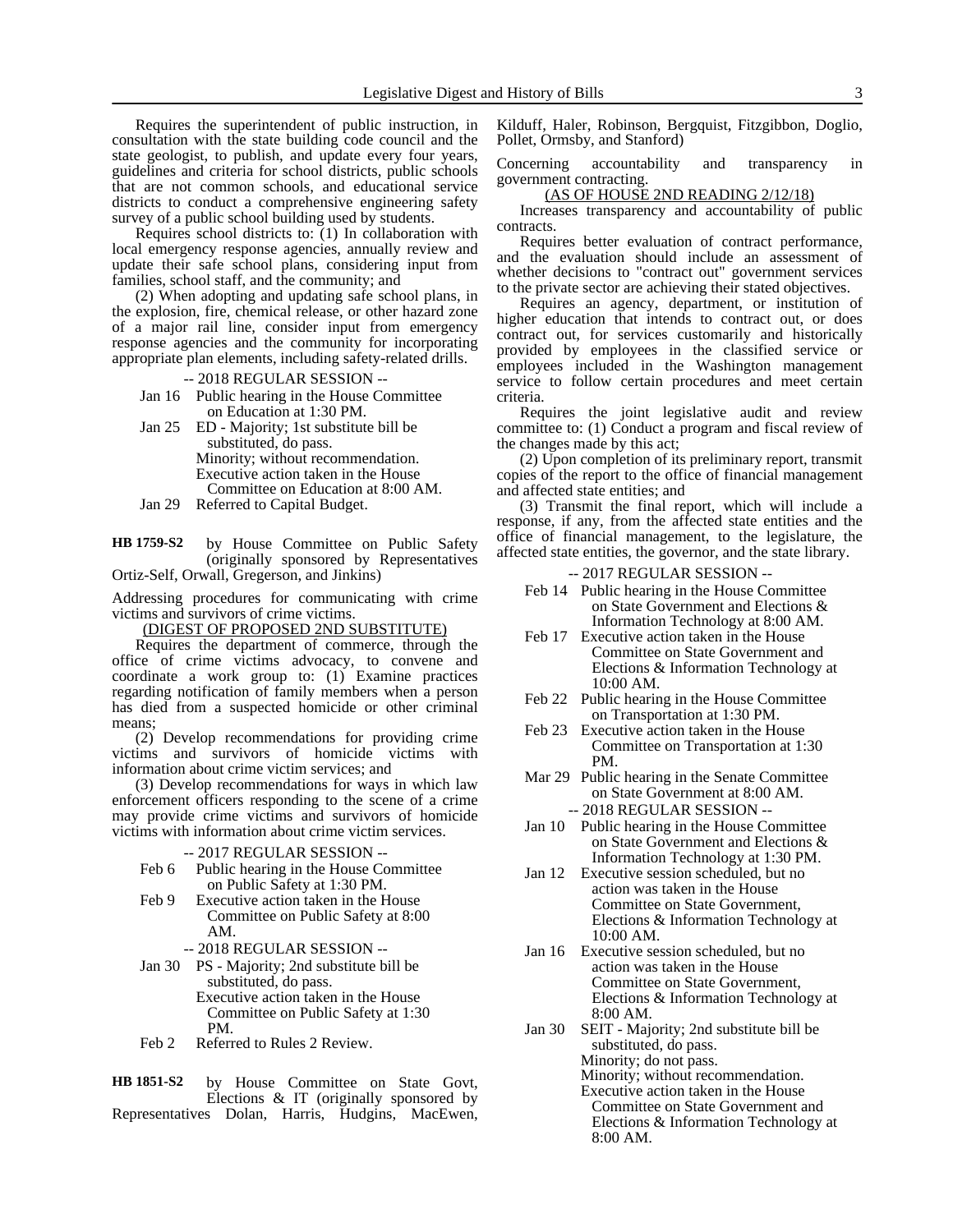Feb 1 Referred to Appropriations.

Feb 3 Public hearing in the House Committee on Appropriations at 9:00 AM.

- Feb 6 APP Majority; do pass 2nd substitute bill proposed by State Government, Elections & Information Technology. Minority; do not pass. Referred to Rules 2 Review. Executive action taken in the House Committee on Appropriations at 10:00 AM.
- Feb 8 Rules Committee relieved of further consideration. Placed on second reading.
- Feb 12 2nd substitute bill substituted. Floor amendment(s) adopted. Rules suspended. Placed on Third Reading. Third reading, passed; yeas, 52; nays, 45; absent, 0; excused, 1. -- IN THE SENATE --
- Feb 15 First reading, referred to State Government, Tribal Relations & Elections.
- Feb 19 Scheduled for public hearing in the Senate Committee on State Government and Tribal Relations & Elections at 6:00 PM. (Subject to change)
- Feb 21 Scheduled for executive session in the Senate Committee on State Government and Tribal Relations & Elections at 8:00 AM. (Subject to change)
- by House Committee on Transportation (originally sponsored by Representatives Fey, Jinkins, and Sawyer) **HB 1860-S2**

Concerning population-based representation on the governing body of public transportation benefit areas.

(DIGEST OF PROPOSED 2ND SUBSTITUTE)

Requires members of the governing body of a public transportation benefit area to be selected to assure proportional representation, based on population, of each of the component cities and the unincorporated areas of the county located within the public transportation benefit area, to the extent possible.

Authorizes multiple cities, if necessary to assure proportional representation, to be represented by a single elected official from one of the cities.

Prohibits a majority of the governing board from being selected to represent a single component city.

-- 2017 REGULAR SESSION --

- Feb 13 Public hearing in the House Committee on Transportation at 3:30 PM.
- Feb 21 Executive action taken in the House Committee on Transportation at 1:30 PM.
	- -- 2018 REGULAR SESSION --
- Jan 31 Executive action taken in the House Committee on Transportation at 3:30 PM.
- Feb 1 TR Majority; 2nd substitute bill be substituted, do pass. Minority; do not pass. Minority; without recommendation.
- Feb 2 Referred to Rules 2 Review.
- Feb 6 Placed on second reading by Rules Committee.
- Feb 19 Referred to Rules 2 Consideration.

by House Committee on Health Care & Wellness (originally sponsored by Representatives McCabe, Orwall, Griffey, Hayes, and McDonald) **HB 2101-S**

Concerning the availability of sexual assault nurse examiners.

# (DIGEST OF PROPOSED 1ST SUBSTITUTE)

Requires the office of crime victims advocacy to develop: (1) Best practices that local communities may use on a voluntary basis to create more access to sexual assault nurse examiners, including partnerships to serve multiple facilities, mobile sexual assault nurse examiner teams, and multidisciplinary teams to serve sexual assault survivors in local communities; and

(2) Strategies to make sexual assault nurse examiner training available without requiring the nurses to travel unreasonable distances or incur unreasonable expenses.

#### -- 2018 REGULAR SESSION --

- Jan 26 Public hearing in the House Committee on Health Care & Wellness at 8:00 AM.
- Jan 31 HCW Majority; 1st substitute bill be substituted, do pass. Executive action taken in the House Committee on Health Care & Wellness at 1:30 PM.
- 
- Feb 2 Referred to Rules 2 Review.<br>Feb 6 Placed on second reading by Placed on second reading by Rules Committee.
- Feb 7 1st substitute bill substituted. Rules suspended. Placed on Third Reading. Third reading, passed; yeas, 98; nays, 0;

absent, 0; excused, 0. -- IN THE SENATE --

- Feb 9 First reading, referred to Health & Long Term Care.
- Feb 19 Public hearing and executive action taken in the Senate Committee on Health & Long Term Care at 10:00 AM.

by House Committee on Technology & Economic Development (originally sponsored by Representatives Walsh, Blake, Kraft, MacEwen, Griffey, Barkis, Stambaugh, Van Werven, Buys, Haler, and Muri) **HB 2133-S**

Encouraging the economic vitality of rural food and forest product businesses.

# (DIGEST OF PROPOSED 1ST SUBSTITUTE)

Requires the department of agriculture to: (1) Establish a pilot program to create an omnibus permitting process for businesses that process or engage in other value-added activities that involve: (a) Raw products of agriculture, fisheries, and aquaculture, including shellfish aquaculture; (b) food, food products, or cottage food products; (c) forest products; and (d) specialized forest products, processed cedar products, or specialty wood; and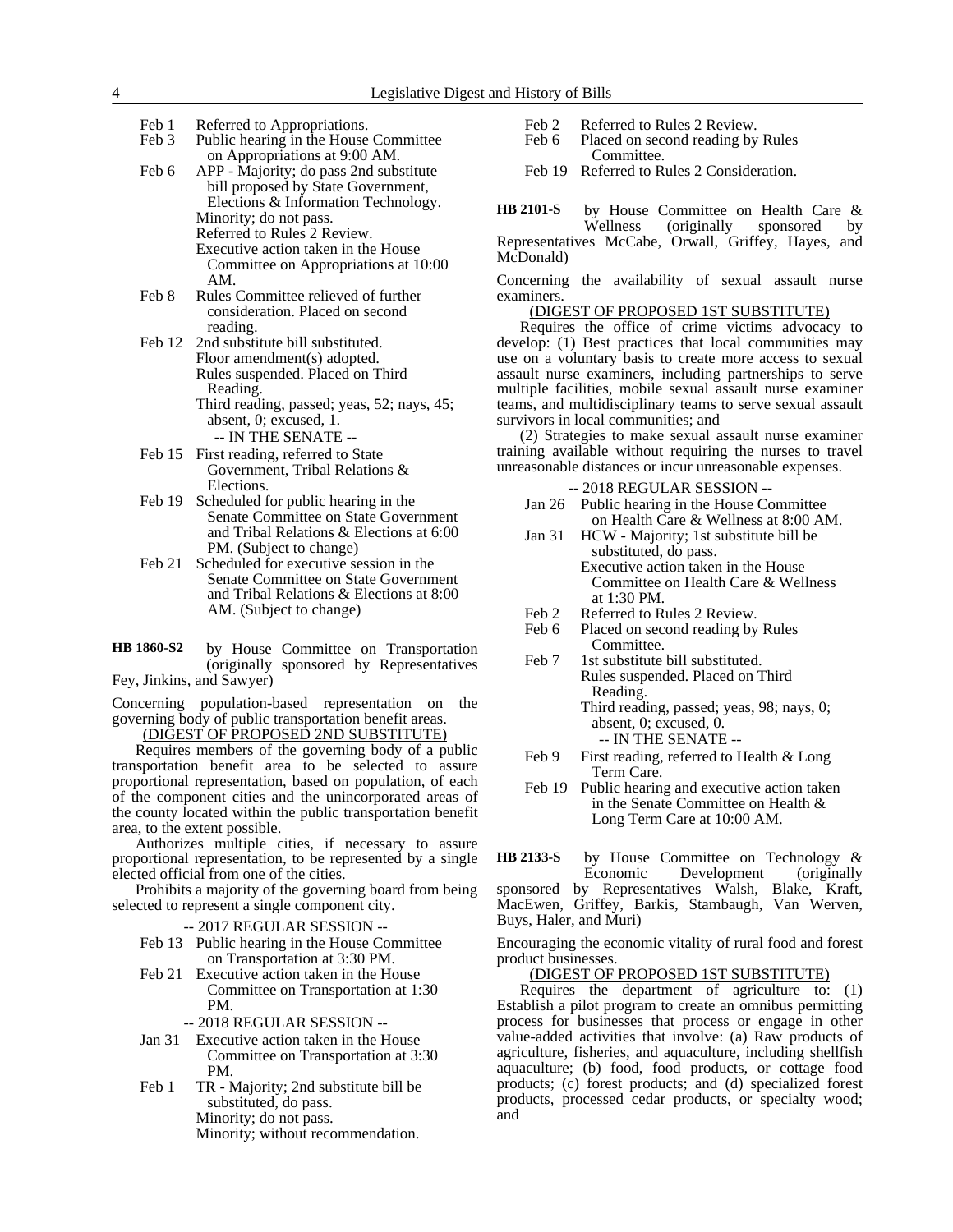(2) Coordinate with the office of regulatory assistance and state agencies and local governments responsible for issuing each permit included in the omnibus permit, including the department of ecology, the department of health, and the relevant county.

Prohibits the department from charging an additional fee for the use of the omnibus permitting process.

Requires the department of ecology to: (1) Undertake a comprehensive analysis of common value-added food and forest product manufacturing processes that generate wastes;

(2) Consult with the department of natural resources and the department of agriculture in identifying common food and forest product production processes and their associated wastes; and

(3) When making grants or loans for water pollution control facilities, consider whether the project will support the viability of local agriculture, aquaculture, fisheries, or silviculture, and associated food or forest product processing.

Requires the community economic revitalization board, when prioritizing each proposed public facilities project, to consider whether the project will support rural economic development by facilitating the long-term sustainability of local agriculture, aquaculture, fisheries, and silviculture, and associated food and forest product processing activities.

-- 2018 REGULAR SESSION --

- Jan 10 Public hearing in the House Committee on Technology & Economic Development at 8:00 AM.
- Jan 16 Executive session scheduled, but no action was taken in the House Committee on Technology & Economic Development at 10:00 AM.
- Jan 17 Executive session scheduled, but no action was taken in the House Committee on Technology & Economic Development at 8:00 AM.
- Jan 25 TED Majority; 1st substitute bill be substituted, do pass. Executive action taken in the House Committee on Technology & Economic Development at 1:30 PM.
- Jan 30 Referred to Appropriations.
- by House Committee on Appropriations (originally sponsored by Representatives Sawyer and Condotta) **HB 2227-S2**

Concerning the laboratory testing of marijuana products. (DIGEST OF PROPOSED 2ND SUBSTITUTE)

Removes certain responsibilities from the state liquor and cannabis board and requires the department of ecology to address: (1) The certification or accreditation of a marijuana product testing laboratory;

(2) The establishment and collection of fees for the accreditation of the testing laboratories;

(3) Development of a fee schedule allocating the costs of the accreditation program; and

(4) The report required by January 15, 2019, with recommendations regarding laboratory accreditation standards that should be applied to marijuana testing laboratories.

Imposes a nonrefundable additional fee of eighty-six dollars, on applications and renewals of licenses for marijuana producers, processors, and retailers, to be used for research by the department in developing accreditation standards for the testing laboratories and rule making in preparation for the accreditation program.

- -- 2017 2ND SPECIAL SESSION --
- Jun 19 Public hearing in the House Committee on Commerce & Gaming at 9:00 AM. -- 2018 REGULAR SESSION --
- Jan 15 Public hearing in the House Committee on Commerce & Gaming at 1:30 PM.
- Jan 16 Executive session scheduled, but no action was taken in the House Committee on Commerce & Gaming at 1:30 PM.
- Jan 18 Executive session scheduled, but no action was taken in the House Committee on Commerce & Gaming at 9:00 AM.
- Jan 22 Executive session scheduled, but no action was taken in the House Committee on Commerce & Gaming at 1:30 PM.
- Jan 29 Executive session scheduled, but no action was taken in the House Committee on Commerce & Gaming at 1:30 PM.
- Jan 30 Executive action taken in the House Committee on Commerce & Gaming at 1:30 PM.
- Feb 3 Public hearing in the House Committee on Appropriations at 9:00 AM.
- Feb 6 APP Majority; 2nd substitute bill be substituted, do pass. Minority; do not pass. Referred to Rules 2 Review. Executive action taken in the House Committee on Appropriations at 10:00 AM.
- Feb 12 Placed on second reading by Rules Committee.
- Feb 21 Scheduled for public hearing in the Senate Committee on Labor & Commerce at 1:30 PM in anticipation of other legislative action.
- by House Committee on Health Care & Wellness (originally sponsored by (originally sponsored by Representative Macri) **HB 2229-S**

Concerning the applicability of dental practice laws to integrated care delivery systems.

# (DIGEST OF PROPOSED 1ST SUBSTITUTE)

Exempts health care service contractors licensed under chapter 48.44 RCW and organized as a nonprofit, integrated care delivery system from certain dental practice laws.

- Jan 30 Public hearing in the House Committee on Health Care & Wellness at 8:00 AM.
- Jan 31 HCW Majority; 1st substitute bill be substituted, do pass.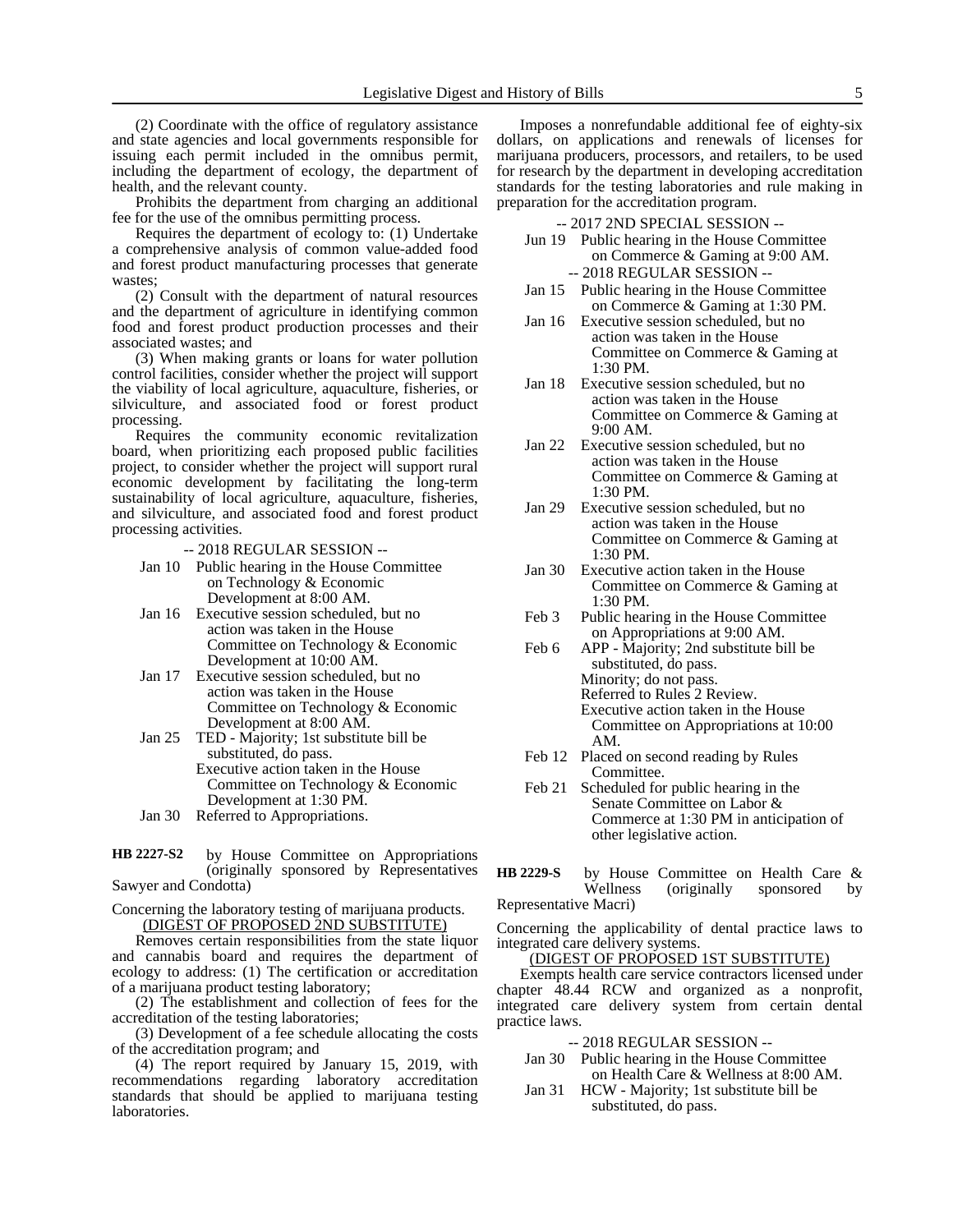Executive action taken in the House Committee on Health Care & Wellness at 1:30 PM.

- Feb 2 Referred to Rules 2 Review.
- Feb 9 Rules Committee relieved of further consideration. Placed on second reading.
- Feb 12 1st substitute bill substituted. Rules suspended. Placed on Third Reading. Third reading, passed; yeas, 98; nays, 0;
	- absent, 0; excused, 0. -- IN THE SENATE --
- Feb 14 First reading, referred to Health & Long Term Care.

by House Committee on Public Safety (originally sponsored by Representatives Graves, Johnson, Muri, Macri, and Stokesbary) **HB 2254-S**

Addressing the crimes of harassment.

(DIGEST OF PROPOSED 1ST SUBSTITUTE)<br>levises certain harassment crime provi Revises certain harassment crime provisions regarding: (1) Changing the term "cyberstalking" to "cyber harassment"; and

(2) Modifying the law on the crime of cyber harassment and the crime of stalking.

-- 2018 REGULAR SESSION --

- Jan 8 Public hearing in the House Committee on Public Safety at 1:30 PM.
- Jan 18 Executive session scheduled, but no action was taken in the House Committee on Public Safety at 8:00 AM.
- Jan 25 Executive session scheduled, but no action was taken in the House Committee on Public Safety at 8:00 AM.
- Jan 30 PS Majority; 1st substitute bill be substituted, do pass. Executive action taken in the House Committee on Public Safety at 1:30 PM.
- Feb 2 Referred to Rules 2 Review.

by House Committee on Appropriations (originally sponsored by Representatives Santos, Goodman, Johnson, McBride, Sawyer, Fitzgibbon, Dolan, Orwall, Macri, Frame, Jinkins, Ormsby, and Pellicciotti) **HB 2262-S2**

Concerning actions for wrongful injury or death. (DIGEST OF PROPOSED 2ND SUBSTITUTE)

Revises provisions regarding wrongful death and survival of actions.

- -- 2018 REGULAR SESSION --
- Jan 11 Public hearing in the House Committee on Judiciary at 1:30 PM.
- Jan 18 Executive session scheduled, but no action was taken in the House Committee on Judiciary at 1:30 PM.
- Jan 23 Executive session scheduled, but no action was taken in the House Committee on Judiciary at 10:00 AM.
- Jan 24 Executive session scheduled, but no action was taken in the House Committee on Judiciary at 8:00 AM.
- Feb 1 Executive action taken in the House Committee on Judiciary at 1:30 PM.
- Feb 5 Public hearing in the House Committee on Appropriations at 1:30 PM.
- Feb 6 APP Majority; 2nd substitute bill be substituted, do pass. Minority; do not pass. Minority; without recommendation. Referred to Rules 2 Review. Executive action taken in the House Committee on Appropriations at 10:00 AM.
- Feb 8 Placed on second reading by Rules Committee.
- Feb 19 Referred to Rules 2 Consideration.

by House Committee on Technology &<br>Economic Development (originally Economic Development sponsored by Representatives Morris, Hudgins, Goodman, Santos, Slatter, Lytton, Tharinger, Senn, Frame, Kloba, Ryu, and Doglio) **HB 2280-S**

Concerning community solar gardens.

# (DIGEST OF PROPOSED 1ST SUBSTITUTE)

Establishes a framework for community solar gardens to be created and exist outside of tax-related subsidy programs.

-- 2018 REGULAR SESSION --

- Jan 11 Public hearing in the House Committee on Technology & Economic Development at 1:30 PM.
- Jan 23 Executive session scheduled, but no action was taken in the House Committee on Technology & Economic Development at 10:00 AM.
- Jan 24 Executive session scheduled, but no action was taken in the House Committee on Technology & Economic Development at 8:00 AM.
- Jan 25 Executive session scheduled, but no action was taken in the House Committee on Technology & Economic Development at 1:30 PM.
- Jan 30 TED Majority; 1st substitute bill be substituted, do pass. Minority; do not pass. Minority; without recommendation. Executive action taken in the House Committee on Technology & Economic Development at 10:00 AM.
- Feb 1 Referred to Rules 2 Review.
- Feb 8 Rules Committee relieved of further consideration. Placed on second reading.
- Feb 19 Referred to Rules 2 Consideration.

by House Committee on Health Care &<br>Wellness (originally sponsored by (originally sponsored by Representatives Slatter, Schmick, Cody, Robinson, Dolan, **HB 2296-S**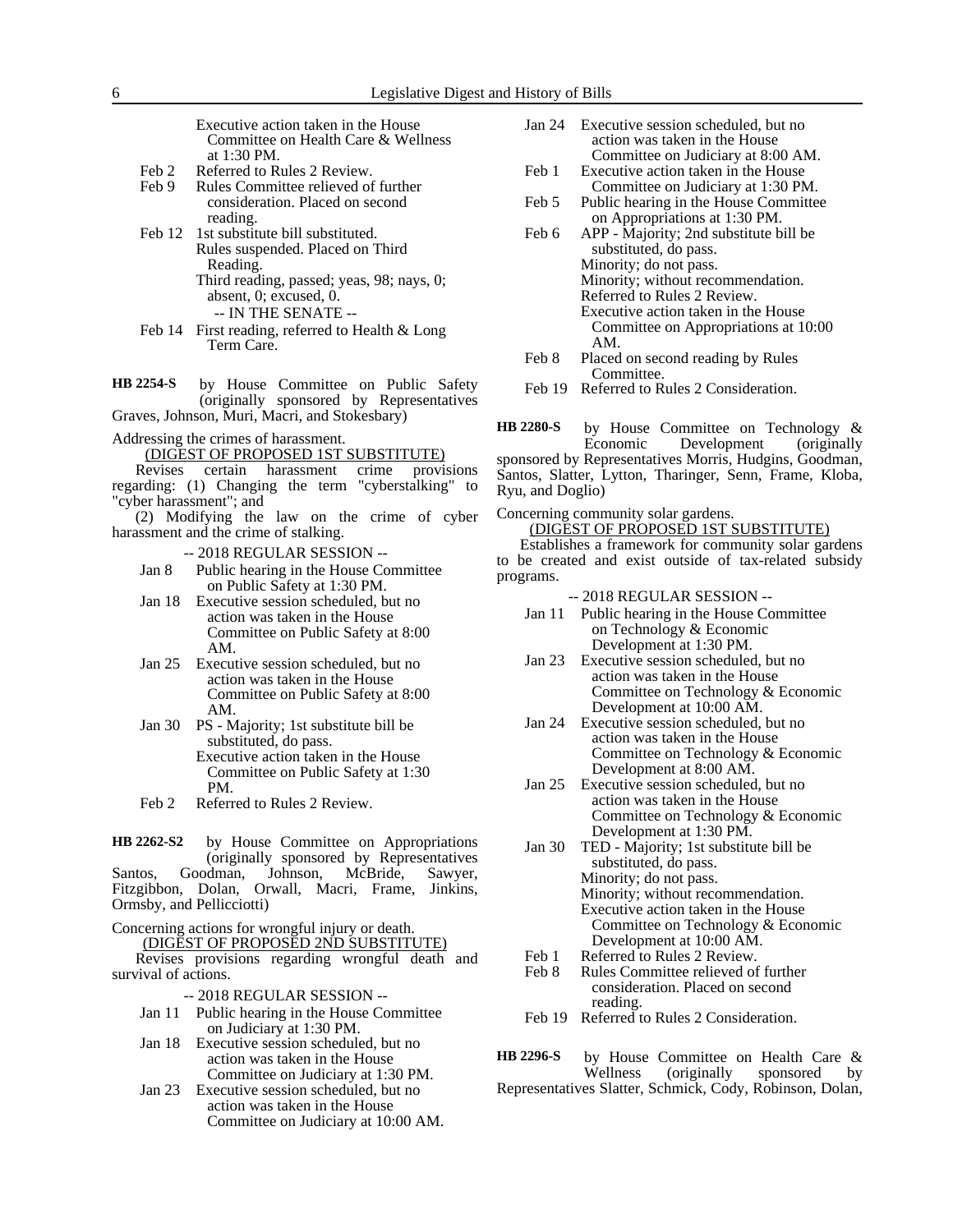Orwall, Tharinger, Macri, Young, Kloba, Appleton, Jinkins, Ormsby, Pollet, and Doglio)

Protecting consumers from excess charges for prescription medications.

(DIGEST OF PROPOSED 1ST SUBSTITUTE)

Establishes the affordable medication for patients act.

Prohibits a contract between a health carrier or a pharmacy benefit manager and a pharmacist or pharmacy from penalizing a pharmacist's or pharmacy's disclosure to a person purchasing prescription medication of information regarding: (1) The cost of the prescription medication to the person; or

(2) The availability of therapeutically equivalent alternative medications or alternative methods of purchasing the prescription medication.

- -- 2018 REGULAR SESSION --
- Jan 12 Public hearing in the House Committee on Health Care & Wellness at 10:00 AM.
- Jan 31 HCW Majority; 1st substitute bill be substituted, do pass. Executive action taken in the House Committee on Health Care & Wellness at 1:30 PM.
- Feb 2 Referred to Rules 2 Review.
- Feb 6 Placed on second reading by Rules Committee.
- Feb 8 1st substitute bill substituted. Rules suspended. Placed on Third Reading. Third reading, passed; yeas, 98; nays, 0; absent, 0; excused, 0. -- IN THE SENATE --
- Feb 10 First reading, referred to Health & Long Term Care.
- Feb 19 Public hearing in the Senate Committee on Health & Long Term Care at 10:00 AM.

by House Committee on Transportation (originally sponsored by Representatives Ryu, Kagi, and Valdez) **HB 2382-S3**

Promoting the use of surplus public property for public benefit.

#### (DIGEST OF PROPOSED 3RD SUBSTITUTE)

Modifies surplus public property provisions relating to the inventory of state property, the right of first refusal for government agencies, and the disposal of public property for public benefit.

-- 2018 REGULAR SESSION --

- Jan 10 Public hearing in the House Committee on Community Development and Housing & Tribal Affairs at 8:30 AM.
- Jan 16 Executive session scheduled, but no action was taken in the House Committee on Community Development, Housing & Tribal Affairs at 10:00 AM.
- Jan 18 Executive action taken in the House Committee on Community Development and Housing & Tribal Affairs at 1:30 PM.
- Jan 23 Public hearing in the House Committee on Capital Budget at 3:30 PM.
- Feb 2 Executive action taken in the House Committee on Capital Budget at 10:00 AM.
- Feb 5 Public hearing in the House Committee on Transportation at 1:30 PM.
- Feb 6 TR Majority; 3rd substitute bill be substituted, do pass. Minority; do not pass. Referred to Rules 2 Review. Executive action taken in the House Committee on Transportation at 11:30 AM.
- Feb 8 Placed on second reading by Rules Committee.
- Feb 9 3rd substitute bill substituted. Rules suspended. Placed on Third Reading. Third reading, passed; yeas, 53; nays, 45; absent, 0; excused, 0. -- IN THE SENATE --
- Feb 13 First reading, referred to Human Services & Corrections.
- Feb 20 Scheduled for public hearing in the Senate Committee on Human Services & Corrections at 1:30 PM. (Subject to change)

by House Committee on Higher Education (originally sponsored by Representatives Hudgins, Tarleton, Bergquist, Santos, Dolan, Valdez, Doglio, Pollet, and Stonier) **HB 2386-S**

Providing room and board for certain college bound scholarship students.

(DIGEST OF PROPOSED 1ST SUBSTITUTE)

Requires institutions of higher education, that offer on-campus student housing options, to provide a waiver for one year of on-campus housing to eligible students on a space-available basis.

- Jan 10 Public hearing in the House Committee on Higher Education at 1:30 PM.
- Jan 17 Executive session scheduled, but no action was taken in the House Committee on Higher Education at 1:30 PM.
- Jan 23 Executive session scheduled, but no action was taken in the House Committee on Higher Education at 8:00 AM.
- Jan 24 Executive session scheduled, but no action was taken in the House Committee on Higher Education at 1:30 PM.
- Jan 30 Executive session scheduled, but no action was taken in the House Committee on Higher Education at 8:00 AM.
- Jan 31 HE Majority; 1st substitute bill be substituted, do pass. Minority; do not pass. Minority; without recommendation.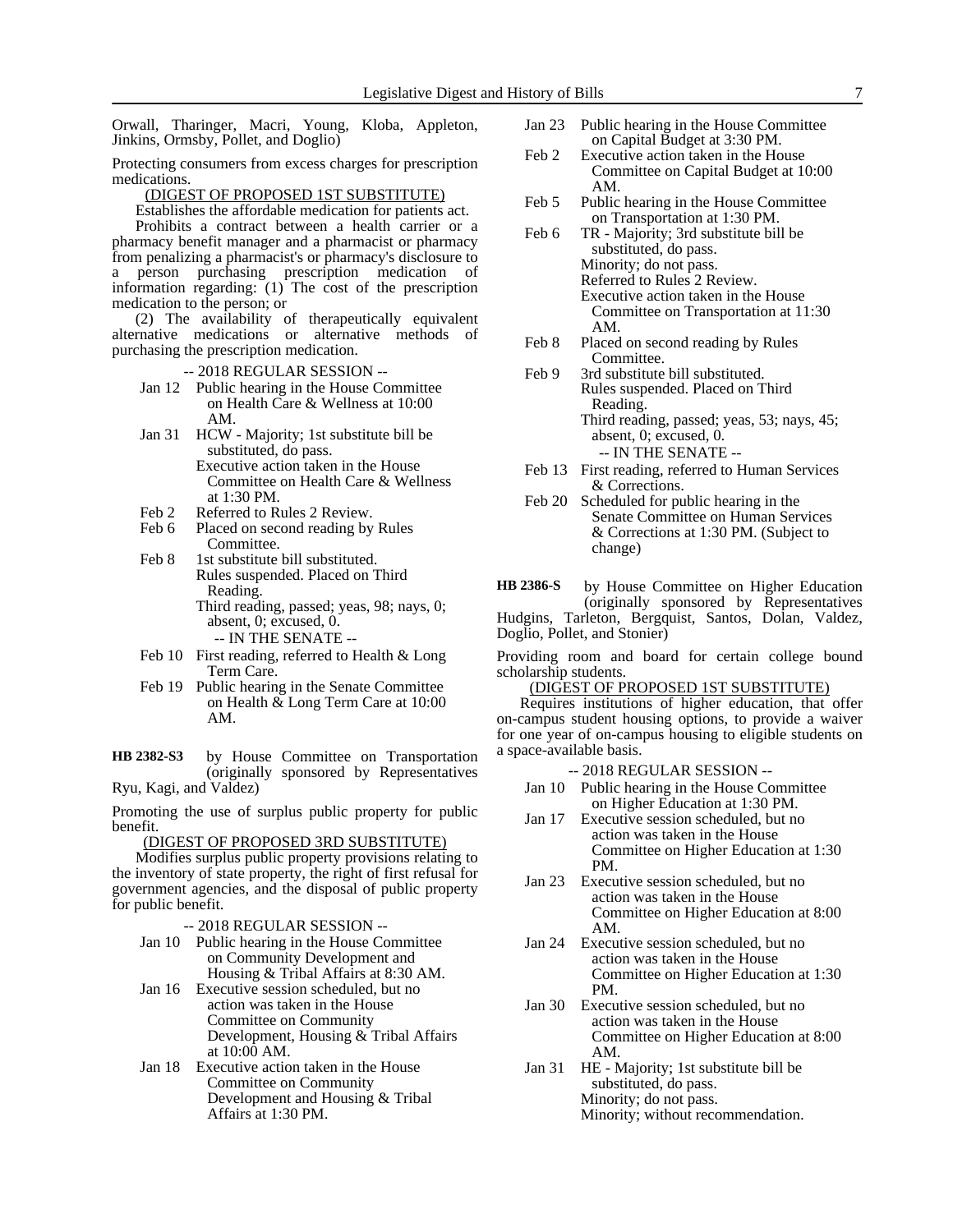Executive action taken in the House Committee on Higher Education at 1:30 PM.

- Feb 2 Referred to Appropriations.
- Feb 5 Public hearing in the House Committee on Appropriations at 1:30 PM.
- Feb 6 APP Majority; do pass 1st substitute bill proposed by Higher Education. Minority; do not pass. Referred to Rules 2 Review. Executive action taken in the House Committee on Appropriations at 10:00 AM.

by House Committee on Technology &<br>Economic Development (originally Development (originally sponsored by Representatives Doglio, Fey, Tarleton, Macri, and Pollet) **HB 2410-S**

Allowing the energy savings associated with on-bill repayment programs to count toward a qualifying utility's energy conservation targets under the energy independence act.

(DIGEST OF PROPOSED 1ST SUBSTITUTE)

Requires an electric utility to: (1) Offer an on-bill repayment program option to its retail electric customers;

(2) Provide participants in the program with any conservation incentives for which the participant is eligible; and

(3) Prepare a marketing and outreach program to promote its on-bill repayment program as part of its biennial conservation plan.

Authorizes a qualifying utility to, in meeting its conservation targets, count the conservation savings associated with an on-bill repayment program, if the savings otherwise qualify as cost-effective conservation under this act.

-- 2018 REGULAR SESSION --

- Jan 17 Public hearing in the House Committee on Technology & Economic Development at 8:00 AM.
- Jan 23 Executive session scheduled, but no action was taken in the House Committee on Technology & Economic Development at 10:00 AM.
- Jan 24 Executive session scheduled, but no action was taken in the House Committee on Technology & Economic Development at 8:00 AM.
- Jan 25 Executive session scheduled, but no action was taken in the House Committee on Technology & Economic Development at 1:30 PM.
- Jan 30 TED Majority; 1st substitute bill be substituted, do pass. Minority; do not pass. Minority; without recommendation. Executive action taken in the House Committee on Technology & Economic Development at 10:00 AM.
- Feb 1 Referred to Rules 2 Review.

by House Committee on Environment (originally sponsored by Representatives Doglio, Slatter, Macri, Appleton, and Gregerson) **HB 2411-S**

Reducing wasted food in order to fight hunger and reduce environmental impacts.

#### (DIGEST OF PROPOSED 1ST SUBSTITUTE)

Establishes a goal for the state to reduce, by fifty percent, the amount of wasted food generated annually by 2030, relative to 2017 levels.

Authorizes the department of ecology to estimate 2017 levels of wasted food in the state using a combination of solid waste reporting data and surveys and studies measuring wasted food and food waste in other jurisdictions.

Requires the department of ecology, in consultation with the department of agriculture and the department of health, to develop and adopt a state wasted food reduction and food waste diversion plan designed to achieve the goal mentioned above.

Requires each county and city comprehensive solid waste management plan to include, in the waste reduction and recycling element, waste reduction strategies, which may include strategies to reduce wasted food and food waste that are designed to achieve the goals mentioned above and that are consistent with the food waste reduction plan.

-- 2018 REGULAR SESSION --

- Jan 18 Public hearing in the House Committee on Environment at 8:00 AM.
- Jan 30 ENVI Majority; 1st substitute bill be substituted, do pass. Minority; do not pass. Executive action taken in the House Committee on Environment at 1:30 PM.
- Feb 2 Referred to Appropriations.

by House Committee on Technology & Economic Development (originally sponsored by Representatives Doglio and Macri) **HB 2413-S**

Concerning the voluntary option to purchase qualified alternative energy resources.

#### (DIGEST OF PROPOSED 1ST SUBSTITUTE)

Requires each electric utility to provide a voluntary option to purchase qualified alternative energy resources to: (1) Each of its new retail electric customers at the time service is established; and

(2) Its existing retail electric customers through the utility's web site and through quarterly mailings as a bill insert or other publication.

- Jan 17 Public hearing in the House Committee on Technology & Economic Development at 8:00 AM.
- Jan 23 Executive session scheduled, but no action was taken in the House Committee on Technology & Economic Development at 10:00 AM.
- Jan 24 Executive session scheduled, but no action was taken in the House Committee on Technology & Economic Development at 8:00 AM.
- Jan 25 Executive session scheduled, but no action was taken in the House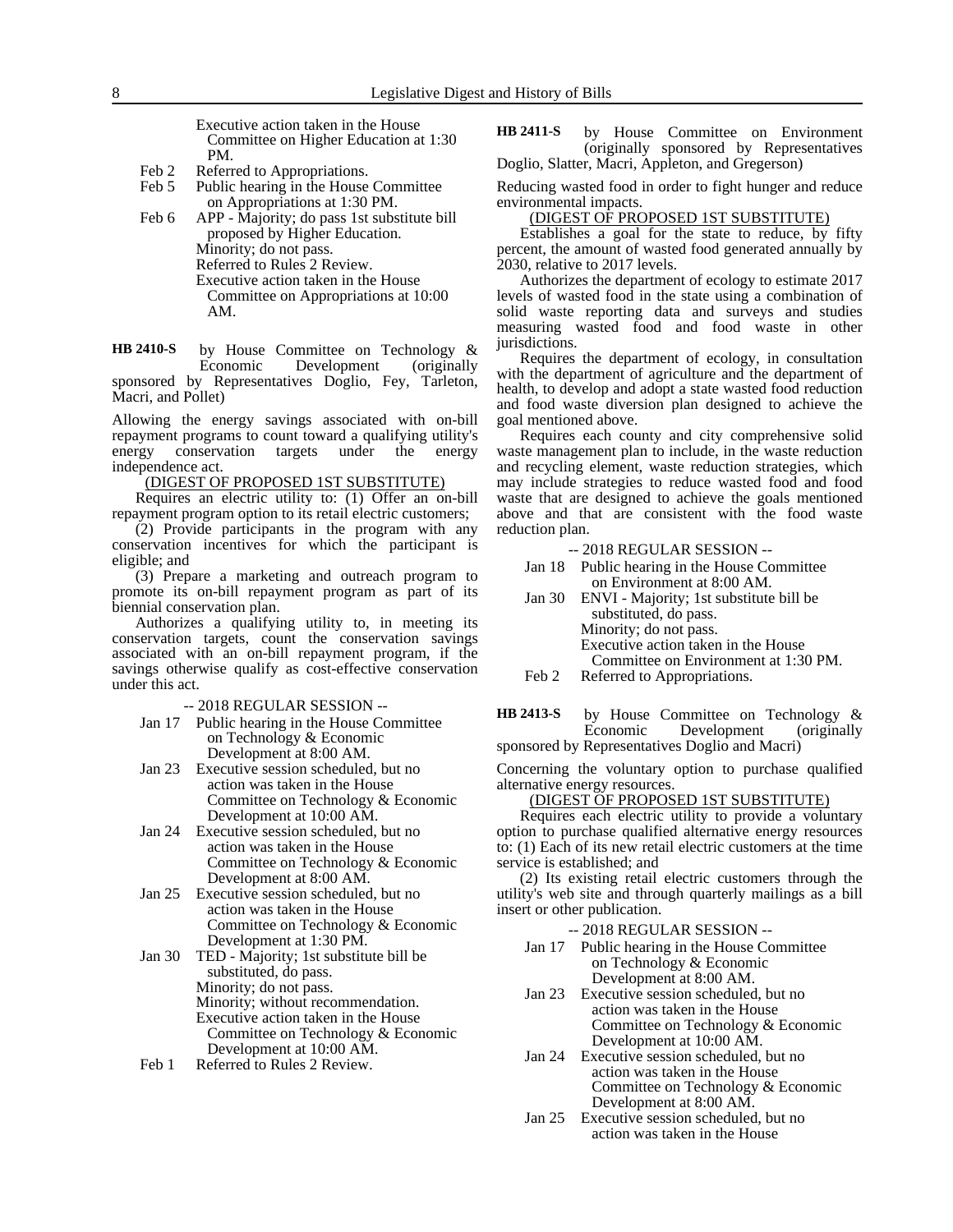Committee on Technology & Economic Development at 1:30 PM.

- Jan 30 TED Majority; 1st substitute bill be substituted, do pass. Minority; do not pass. Minority; without recommendation. Executive action taken in the House Committee on Technology & Economic Development at 10:00 AM. Feb 1 Referred to Rules 2 Review.
- Feb 8 Placed on second reading by Rules
- Committee. Feb 19 Referred to Rules 2 Consideration.

by House Committee on Technology &<br>Economic Development (originally Development (originally **HB 2423-S**

sponsored by Representatives DeBolt, Tarleton, Orcutt, Blake, Doglio, Fey, Springer, Pollet, Maycumber, Nealey, Schmick, Wilcox, Dye, Smith, and Vick)

Concerning the state universal communications services program.

#### (DIGEST OF PROPOSED 1ST SUBSTITUTE)

Repeals the July 1, 2020, expiration date of the state universal communications services program.

Addresses the provision, enhancement, and maintenance of broadband services, recognizing that the incumbent public network functions to provide all communications services including voice and broadband services; distribution formula for eligible communications providers; removal of an advisory board; and adoption of rules by the utilities and transportation commission.

-- 2018 REGULAR SESSION --

- Jan 25 Public hearing in the House Committee on Technology & Economic Development at 1:30 PM.
- Jan 30 TED Majority; 1st substitute bill be substituted, do pass.
	- Executive action taken in the House Committee on Technology & Economic Development at 10:00 AM.
- Jan 31 Referred to Appropriations.<br>Feb 3 Public hearing in the House
- Public hearing in the House Committee on Appropriations at 9:00 AM.
- Feb 6 APP Majority; do pass 1st substitute bill proposed by Technology & Economic Development.

Referred to Rules 2 Review. Executive action taken in the House Committee on Appropriations at 10:00 AM.

- Feb 8 Rules Committee relieved of further consideration. Placed on second reading.
- Feb 13 1st substitute bill substituted. Rules suspended. Placed on Third Reading. Third reading, passed; yeas, 98; nays, 0; absent, 0; excused, 0. -- IN THE SENATE --
- Feb 15 First reading, referred to Energy, Environment & Technology.

by House Committee on Education (originally sponsored by Representative Manweller) **HB 2442-S**

### Creating a students protecting students program.

(DIGEST OF PROPOSED 1ST SUBSTITUTE)

Requires school districts to: (1) Report the following information to the office of the superintendent of public instruction: An incident alert and reporting system in use by the district and, if the district is not using a system, the barriers that the district faces in implementing a system;

(2) Beginning in the 2019-2020 school year, implement the students protecting students program in middle or junior high schools and high schools; and

(3) Submit a students protecting students implementation plan to the office of the superintendent of public instruction by the start of the 2019-2020 school year.

Requires the office of the superintendent of public instruction to: (1) Compile the district information and report it to the legislature by June 1, 2018;

(2) Contract with a vendor to make an incident alert and reporting system available to public schools by the 2019-2020 school year; and

(3) Contract for updates to the program as new technology is available.

- -- 2018 REGULAR SESSION --
- Jan 16 Public hearing in the House Committee on Education at 1:30 PM.
- Jan 25 Executive session scheduled, but no action was taken in the House Committee on Education at 8:00 AM.
- Jan 30 ED Majority; 1st substitute bill be substituted, do pass. Executive action taken in the House Committee on Education at 1:30 PM.
- Feb 2 Referred to Appropriations.

by House Committee on Community Development, Housing & Tribal Affairs (originally sponsored by Representatives McBride, Gregerson, Hayes, Eslick, Stanford, Doglio, and Hayes, Eslick, Stanford, Doglio, and Tharinger) **HB 2480-S**

Providing local governments with options to preserve affordable housing in single-family neighborhoods.

# (DIGEST OF PROPOSED 1ST SUBSTITUTE)

Gives communities a local option to preserve and increase healthy, high-quality affordable rental housing opportunities for low-income households.

Ensures that housing opportunities are affordable to renters at below-market rent levels with consideration of community needs, market rental costs, and income levels of renters.

Allows cities and counties to adopt a property tax exemption which applies to a single-family residence with an affordable accessory dwelling unit, but does not include hotels or motels.

Expires January 1, 2029.

- Jan 23 Public hearing in the House Committee on Community Development and Housing & Tribal Affairs at 10:00 AM.
- Jan 25 CDHT Majority; 1st substitute bill be substituted, do pass.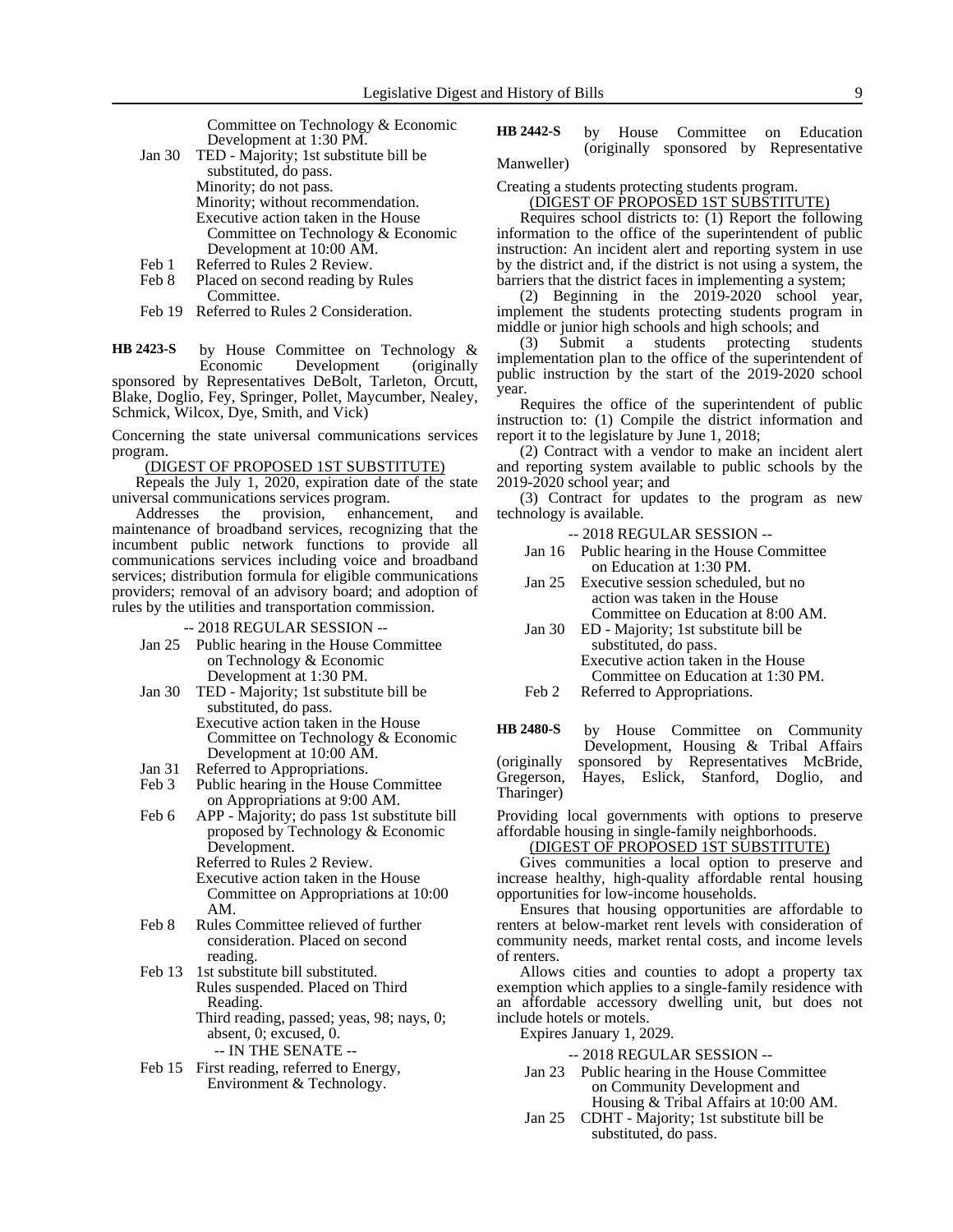Minority; do not pass. Executive action taken in the House Committee on Community Development and Housing & Tribal Affairs at 1:30 PM. Jan 30 Referred to Finance.

by House Committee on Appropriations (originally sponsored by Representative Graves; by request of Uniform Law Commission) **HB 2486-S2**

Concerning the revised uniform unclaimed property act. (DIGEST OF PROPOSED 2ND SUBSTITUTE)

Repeals chapter 63.29 RCW (the uniform unclaimed property act) and establishes a revised uniform unclaimed property act.

-- 2018 REGULAR SESSION --

- Jan 16 Public hearing in the House Committee on Finance at 3:30 PM.
- Feb 2 Executive action taken in the House Committee on Finance at 10:00 AM.
- Feb 5 Public hearing in the House Committee on Appropriations at 1:30 PM.
- Feb 6 APP Majority; 2nd substitute bill be substituted, do pass. Referred to Rules 2 Review. Executive action taken in the House Committee on Appropriations at 10:00 AM.
- Feb 8 Rules Committee relieved of further consideration. Placed on second reading.
- Feb 19 Referred to Rules 2 Consideration.

by House Committee on Appropriations (originally sponsored by Representatives Jinkins, Johnson, Cody, Tharinger, Harris, Slatter, Appleton, Frame, Robinson, Haler, Stonier, Fitzgibbon, Fey, Wylie, Pollet, and Macri) **HB 2533-S2**

Concerning long-term care services and supports.

(DIGEST OF PROPOSED 2ND SUBSTITUTE)

Places responsibility for the implementation and administration of the family and medical leave program with the state health care authority, the department of social and health services, and the employment security department.

Creates the long-term services and supports trust commission and requires the commission to, beginning January 1, 2019, establish certain rules and policies.

States that, beginning January 1, 2025, long-term services and supports are available and benefits are payable to a registered long-term services and supports provider on behalf of a qualified individual.

Requires the benefits to be paid periodically and promptly to registered long-term services and supports providers.

Allows any self-employed person, beginning January 1, 2023, to elect coverage under the program.

Creates the long-term services and supports trust account.

-- 2018 REGULAR SESSION --

Jan 24 Public hearing in the House Committee on Health Care & Wellness at 1:30 PM.

- Jan 31 Executive action taken in the House Committee on Health Care & Wellness at 1:30 PM.
- Feb 5 Public hearing in the House Committee on Appropriations at 1:30 PM.
- Feb 6 APP Majority; 2nd substitute bill be substituted, do pass. Minority; do not pass. Referred to Rules 2 Review. Executive action taken in the House Committee on Appropriations at 10:00 AM.

by House Committee on Appropriations (originally sponsored by Representatives Cody, Macri, Jinkins, Kagi, Wylie, Slatter, Tharinger, Ormsby, and Robinson) **HB 2572-S2**

Removing health coverage barriers to accessing substance use disorder treatment services.

(DIGEST OF PROPOSED 2ND SUBSTITUTE)

Requires health plans and behavioral health organizations, to the extent that the following services are covered benefits, to cover inpatient hospital detoxification, residential subacute detoxification, detoxification, residential subacute detoxification, inpatient hospital substance use disorder treatment, residential substance use disorder treatment, partial hospitalization substance use disorder treatment, and intensive outpatient substance use disorder treatment for the first twenty-four hours after an enrollee, or client, as appropriate, presents for these services or is referred for these services, without imposing utilization management review limitations on coverage, including prior authorization requirements.

- -- 2018 REGULAR SESSION --
- Jan 19 Public hearing in the House Committee on Health Care & Wellness at 10:00 AM.
- Feb 2 Executive action taken in the House Committee on Health Care & Wellness at 8:00 AM.
- Feb 5 Public hearing in the House Committee on Appropriations at 1:30 PM.
- Feb 6 APP Majority; 2nd substitute bill be substituted, do pass. Referred to Rules 2 Review. Executive action taken in the House Committee on Appropriations at 10:00
- AM. Feb 9 Rules Committee relieved of further consideration. Placed on second reading.
- Feb 13 2nd substitute bill substituted. Rules suspended. Placed on Third Reading. Third reading, passed; yeas, 98; nays, 0; absent, 0; excused, 0. -- IN THE SENATE --
- Feb 15 First reading, referred to Human Services & Corrections.
- Feb 22 Scheduled for public hearing and executive session in the Senate Committee on Human Services & Corrections at 6:00 PM. (Subject to change)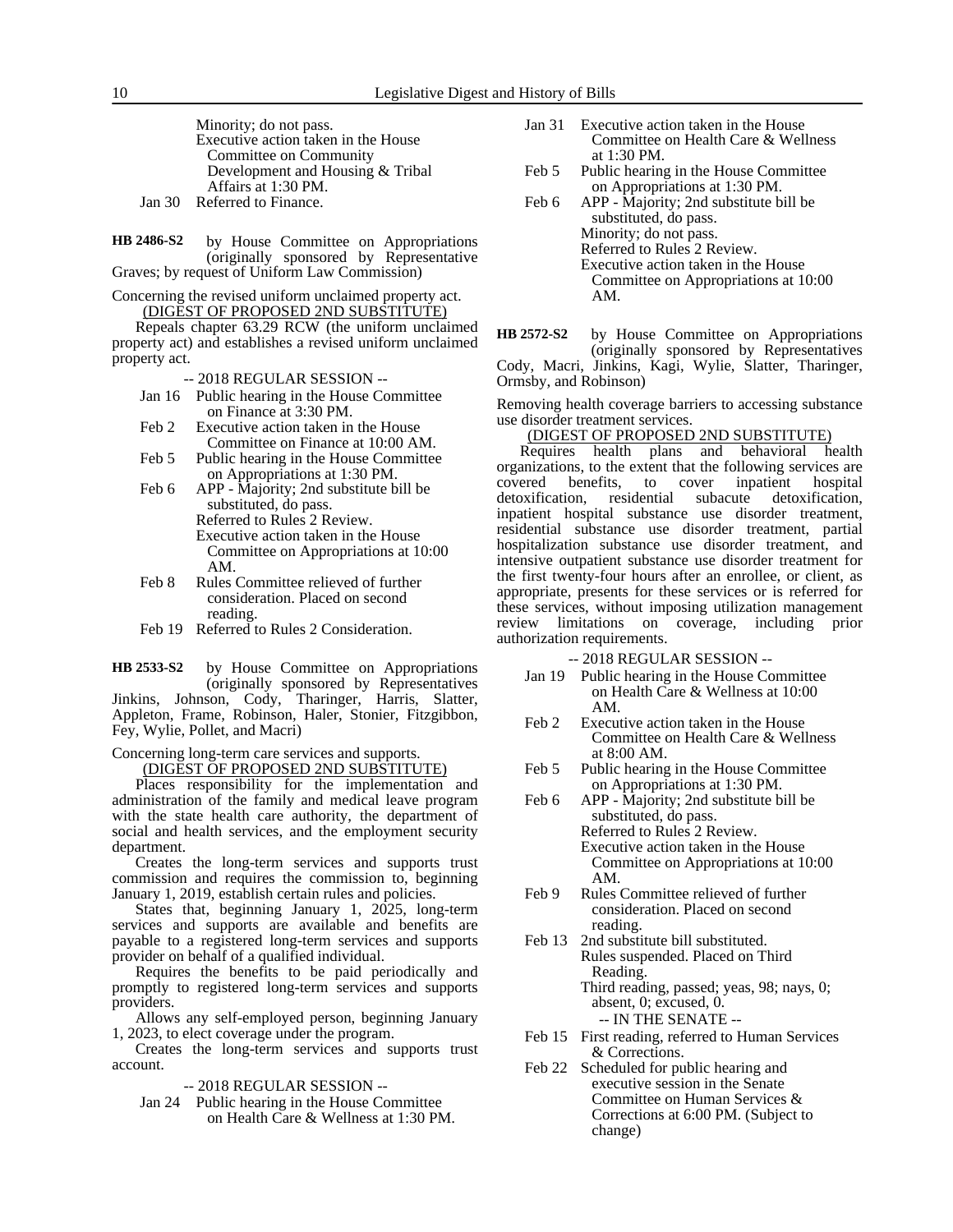by House Committee on Appropriations (originally sponsored by Representatives Kilduff, Muri, Stonier, Stambaugh, Sawyer, Kagi, Sells, Reeves, Ormsby, Jinkins, Santos, Bergquist, Doglio, **HB 2670-S2**

Providing services and supports to pregnant and parenting minors to improve educational attainment.

McBride, Ortiz-Self, Stanford, and Pollet)

#### (DIGEST OF PROPOSED 2ND SUBSTITUTE)

States that a parent who is under eighteen years old and attending high school or working toward completing a general educational development certificate is eligible to receive working connections child care.

Allows a school district, at the request of an eligible student, to allow the student to transport his or her infant on a school bus or other transportation provided by the district, however, if the district denies the student's request it must authorize other arrangements for transportation.

-- 2018 REGULAR SESSION --

- Jan 26 Public hearing in the House Committee on Early Learning & Human Services at 8:00 AM.
- Jan 31 Executive action taken in the House Committee on Early Learning & Human Services at 1:30 PM.
- Feb 3 Public hearing in the House Committee on Appropriations at 9:00 AM.
- Feb 6 APP Majority; 2nd substitute bill be substituted, do pass. Minority; do not pass. Minority; without recommendation. Referred to Rules 2 Review. Executive action taken in the House Committee on Appropriations at 10:00 AM.

by House Committee on Appropriations (originally sponsored by Representatives Wilcox, Jinkins, Dye, Orwall, Schmick, Cody, DeBolt, Walsh, Maycumber, Griffey, Barkis, Haler, Buys, Muri, Condotta, Robinson, Doglio, Macri, Stanford, and Irwin) **HB 2671-S2**

Improving the behavioral health of people in the agricultural industry.

(DIGEST OF PROPOSED 2ND SUBSTITUTE)

Requires the department of health to: (1) Establish a pilot program to support behavioral health improvement and suicide prevention efforts for members of the agricultural industry workforce;

(2) Contract with an entity that has behavioral health and suicide prevention expertise to develop a free resource for workers in the agricultural industry; and

(3) Use an entity that has an existing telephonic and web-based resource, including entities that have prepared similar resources for other states.

Requires the state office of rural health to convene a task force on behavioral health and suicide prevention in the agricultural industry and requires the task force to review the following issues:  $(1)$  Data related to the behavioral health status of persons associated with the agricultural industry, including suicide rates, substance use rates, and availability and use of behavioral health services;

(2) Factors unique to the agricultural industry that affect the behavioral health of persons working in the industry;

(3) Components that should be addressed in the pilot program, including consideration of components that relate to similar programs funded or partially funded by the federal office of rural health policy; and

(4) Options to improve the behavioral health status of and reduce suicide risk among agricultural workers and their families, including individual focused and community focused strategies.

-- 2018 REGULAR SESSION --

- Jan 24 Public hearing in the House Committee on Health Care & Wellness at 1:30 PM.
- Jan 31 Executive action taken in the House Committee on Health Care & Wellness at 1:30 PM.
- Feb 3 Public hearing in the House Committee on Appropriations at 9:00 AM.
- Feb 6 APP Majority; 2nd substitute bill be substituted, do pass. Referred to Rules 2 Review. Executive action taken in the House Committee on Appropriations at 10:00 AM.
- Feb 8 Rules Committee relieved of further consideration. Placed on second reading.
- Feb 13 2nd substitute bill substituted. Rules suspended. Placed on Third Reading. Third reading, passed; yeas, 98; nays, 0; absent, 0; excused, 0.

-- IN THE SENATE --

- Feb 15 First reading, referred to Health & Long Term Care.
- Feb 19 Public hearing and executive action taken in the Senate Committee on Health & Long Term Care at 10:00 AM.

#### **House Joint Memorials**

by House Committee on Transportation (originally sponsored by Representatives Muri, Kraft, and Young) **HJM 4018-S**

Requesting that the Brown Farm Road Northeast bridge at exit 114 over I-5 be named the "Afghanistan and Iraq Veterans Bridge."

(DIGEST OF PROPOSED 1ST SUBSTITUTE)

Requests that the Brown Farm Road Northeast Bridge at exit 114 over I-5 be named the Afghanistan and Iraq Veterans Bridge.

- -- 2018 REGULAR SESSION --
- Feb 5 Public hearing in the House Committee on Transportation at 1:30 PM.
- Feb 6 TR Majority; 1st substitute bill be substituted, do pass. Referred to Rules 2 Review. Executive action taken in the House Committee on Transportation at 11:30 AM.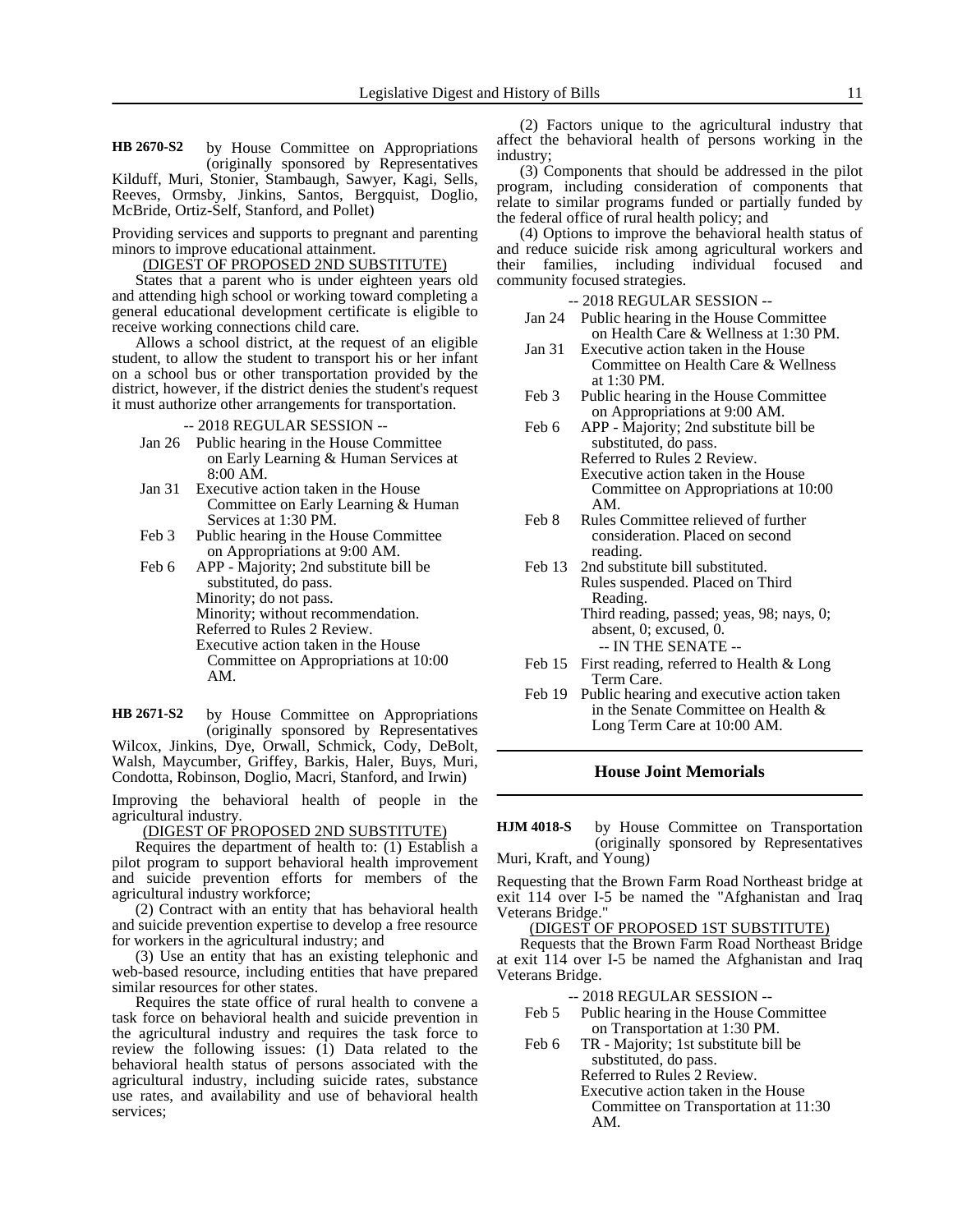by House Committee on Transportation (originally sponsored by Representatives Muri, Kraft, and Young) **HJM 4019-S**

Requesting that the South Tacoma Way bridge at exit 127 over I-5 be named the "World War I Veterans Memorial Bridge."

#### (DIGEST OF PROPOSED 1ST SUBSTITUTE)

Requests that the South Tacoma Way Bridge at exit 127 over I-5 be named the World War I Veterans Memorial Bridge.

-- 2018 REGULAR SESSION --

Feb 5 Public hearing in the House Committee on Transportation at 1:30 PM.

Feb 6 TR - Majority; 1st substitute bill be substituted, do pass. Referred to Rules 2 Review. Executive action taken in the House Committee on Transportation at 11:30 AM.

# **Senate Bills**

by Senate Committee on Ways & Means (originally sponsored by Senators Hunt, Baumgartner, and Mullet) **SB 5310-S**

Concerning teachers' postretirement employment options. (DIGEST OF PROPOSED 1ST SUBSTITUTE)

Authorizes a teacher in plan 2 or plan 3 who retired under alternate early retirement provisions to be employed for up to eight hundred sixty-seven hours per calendar year without suspension of his or her benefit if he or she is employed exclusively as an athletic coach, a mentor to teachers, an advisor to students in teacher preparation programs, or a counselor.

Expires July 1, 2021.

-- 2018 REGULAR SESSION --

- Jan 16 Public hearing in the Senate Committee on Ways & Means at 3:30 PM.
- Jan 24 Executive session scheduled, but no action was taken in the Senate Committee on Ways & Means at 3:30 PM.
- Jan 25 Executive session scheduled, but no action was taken in the Senate Committee on Ways & Means at 3:30 PM.
- Jan 31 WM Majority; 1st substitute bill be substituted, do pass. Minority; do not pass. Minority; without recommendation. Executive action taken in the Senate Committee on Ways & Means at 3:30 PM.
- Feb 1 Passed to Rules Committee for second reading.
- Feb 6 Placed on second reading by Rules Committee.
- Feb 12 1st substitute bill substituted. Rules suspended. Placed on Third Reading.

Third reading, passed; yeas, 43; nays, 4; absent, 0; excused, 2. -- IN THE HOUSE --

Feb 14 First reading, referred to Appropriations (Not Officially read and referred until adoption of Introduction report).

by Senate Committee on State Government, Tribal Relations & Elections (originally sponsored by Senators Pedersen, Miloscia, Hunt, Fain, **SB 5386-S**

Billig, Carlyle, Mullet, Kuderer, Saldaña, and Frockt)

Strengthening the initiative process by providing for more comprehensive review before initiatives receive ballot titles.

#### (DIGEST OF PROPOSED 1ST SUBSTITUTE)

Provides for more comprehensive review before initiatives receive ballot titles in order to strengthen the initiative process.

-- 2017 REGULAR SESSION --

- Feb 10 Public hearing in the Senate Committee on State Government at 8:00 AM. -- 2018 REGULAR SESSION --
- Jan 19 Public hearing in the Senate Committee on State Government and Tribal Relations & Elections at 8:00 AM.
- Jan 31 SGTE Majority; 1st substitute bill be substituted, do pass. Minority; do not pass. Minority; without recommendation. Executive action taken in the Senate Committee on State Government and Tribal Relations & Elections at 8:00 AM.
- Feb 1 Passed to Rules Committee for second reading.

by Senate Committee on Higher Education & Workforce Development (originally sponsored by Senators Wilson and Palumbo) **SB 5967-S**

Concerning Washington state's 529 college savings plans. (DIGEST OF PROPOSED 1ST SUBSTITUTE)

Changes the composition of the committee on advanced tuition payment and college savings.

Repeals RCW 28B.95.170 (legislative advisory committee).

- Jan 16 Public hearing in the Senate Committee on Higher Education & Workforce Development at 8:00 AM.
- Jan 31 HEWD Majority; 1st substitute bill be substituted, do pass. Executive action taken in the Senate Committee on Higher Education &
- Workforce Development at 5:45 PM. Feb 1 Passed to Rules Committee for second reading.
- Feb 8 Placed on second reading by Rules Committee.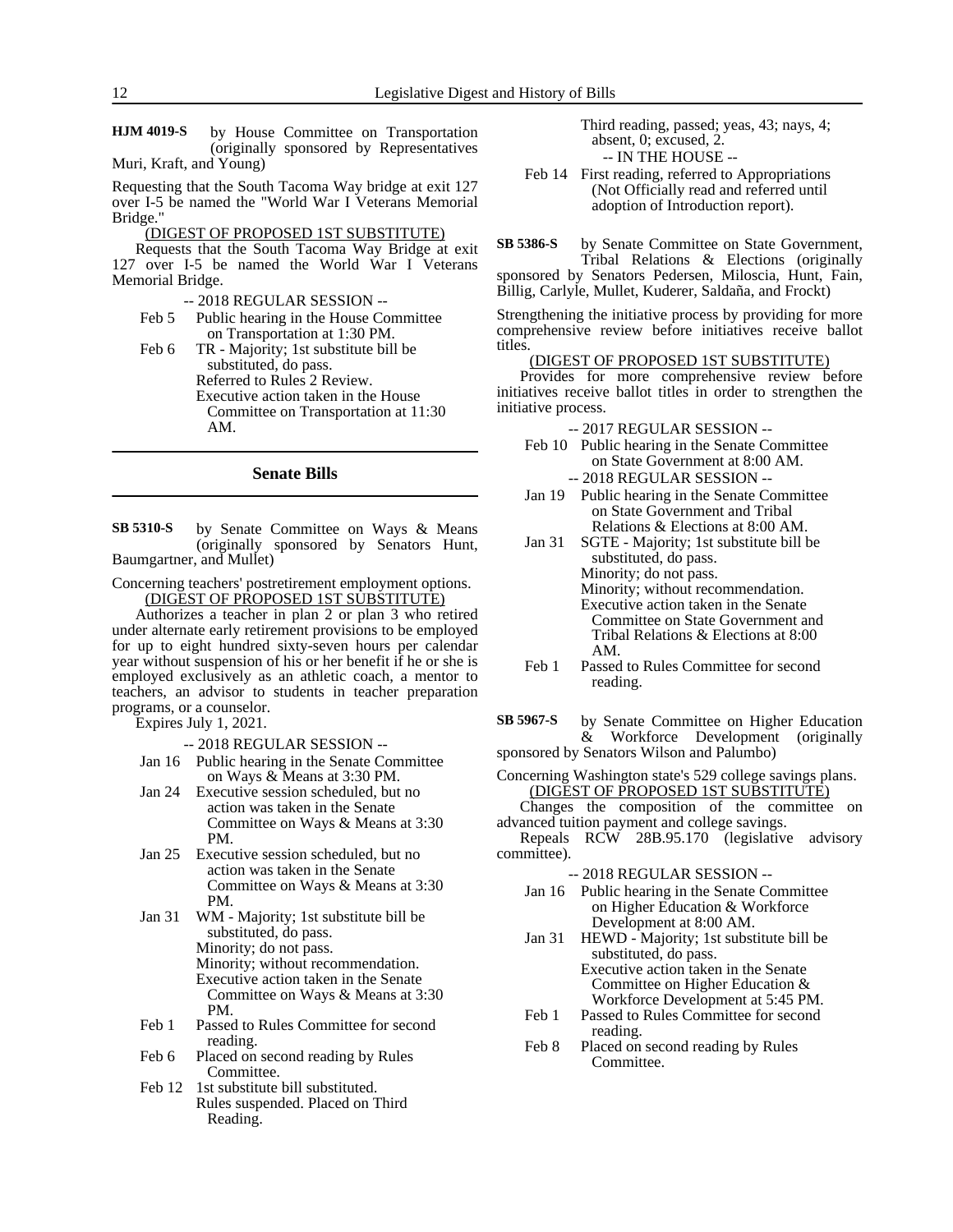by Senate Committee on Ways & Means (originally sponsored by Senators Frockt, Saldaña, O'Ban, and Palumbo) **SB 5970-S2**

Establishing the mental health field response teams program.

#### (DIGEST OF PROPOSED 2ND SUBSTITUTE)

Requires the Washington association of sheriffs and police chiefs to develop and implement a mental health field response team grant program to assist local law enforcement agencies to develop and operate mental health field response team capabilities, using mental health professionals to respond to encounters involving persons with mental health issues.

- -- 2018 REGULAR SESSION --
- Jan 29 Public hearing in the Senate Committee on Law & Justice at 10:00 AM.
- Feb 1 Executive action taken in the Senate Committee on Law & Justice at 10:00 AM.
- Feb 5 Public hearing in the Senate Committee on Ways & Means at 10:00 AM.
- Feb 6 WM Majority; 2nd substitute bill be substituted, do pass. Passed to Rules Committee for second
	- reading.
	- Executive action taken in the Senate Committee on Ways & Means at 10:00 AM.
- Feb 8 Placed on second reading by Rules Committee.
- Feb 12 2nd substitute bill substituted. Rules suspended. Placed on Third Reading. 2nd substitute bill substituted.
	- Rules suspended. Placed on Third
	- Reading. Third reading, passed; yeas, 47; nays, 0; absent, 0; excused, 2.
		- -- IN THE HOUSE --
- Feb 14 First reading, referred to Public Safety (Not Officially read and referred until adoption of Introduction report).
- Feb 19 Public hearing in the House Committee on Public Safety at 1:30 PM.
- Feb 20 Scheduled for executive session in the House Committee on Public Safety at 1:30 PM. (Subject to change)
- Feb 22 Scheduled for executive session in the House Committee on Public Safety at 8:00 AM. (Subject to change)

by Senate Committee on Labor & Commerce (originally sponsored by Senators Keiser, Darneille, Frockt, Van De Wege, Pedersen, Hunt, Chase, Saldaña, Kuderer, and Hasegawa) **SB 5996-S**

Encouraging the disclosure and discussion of sexual

harassment and sexual assault in the workplace. (DIGEST OF PROPOSED 1ST SUBSTITUTE)

Prohibits an employer from requiring an employee, as a condition of employment, to sign a nondisclosure agreement or other document that prevents the employee from disclosing sexual harassment or sexual assault occurring in the workplace, at work-related events coordinated by or through the employer, or between employees, or between an employer and an employee, off the employment premises.

-- 2018 REGULAR SESSION --

- Jan 24 Public hearing in the Senate Committee on Labor & Commerce at 1:30 PM.
- Jan 31 LBRC Majority; 1st substitute bill be substituted, do pass. Minority; without recommendation. Executive action taken in the Senate Committee on Labor & Commerce at 5:45 PM.
- Feb 1 Passed to Rules Committee for second reading.
- Feb 2 Made eligible to be placed on second reading.
- Feb 6 Placed on second reading by Rules Committee.
- Feb 8 1st substitute bill substituted. Rules suspended. Placed on Third Reading. Third reading, passed; yeas, 48; nays, 0; absent, 0; excused, 1. -- IN THE HOUSE --
- Feb 9 First reading, referred to Labor & Workplace Standards (Not Officially read and referred until adoption of Introduction report).
- Feb 15 Public hearing in the House Committee on Labor & Workplace Standards at 8:00 AM.
- Feb 22 Scheduled for executive session in the House Committee on Labor & Workplace Standards at 8:00 AM. (Subject to change)

by Senate Committee on Energy, Environment & Technology (originally sponsored by Senators Hawkins, Carlyle, Palumbo, and Mullet) **SB 6055-S**

Creating a pilot program for outdoor burning for cities or towns located partially inside a quarantine area for apple maggot.

#### (DIGEST OF PROPOSED 1ST SUBSTITUTE)

Creates an outdoor burning pilot program to evaluate the effectiveness of allowing certain cities and towns to burn brush and yard waste under the supervision of local fire authorities.

Allows a city or town, located partially inside a quarantine area for apple maggot, to conduct outdoor burning of brush and yard waste if certain requirements are met.

Expires December 31, 2021.

-- 2018 REGULAR SESSION --

- Jan 11 Public hearing in the Senate Committee on Energy and Environment & Technology at 10:00 AM.
- Jan 31 EENT Majority; 1st substitute bill be substituted, do pass.

Executive action taken in the Senate Committee on Energy and Environment & Technology at 8:00 AM.

Feb 1 Passed to Rules Committee for second reading.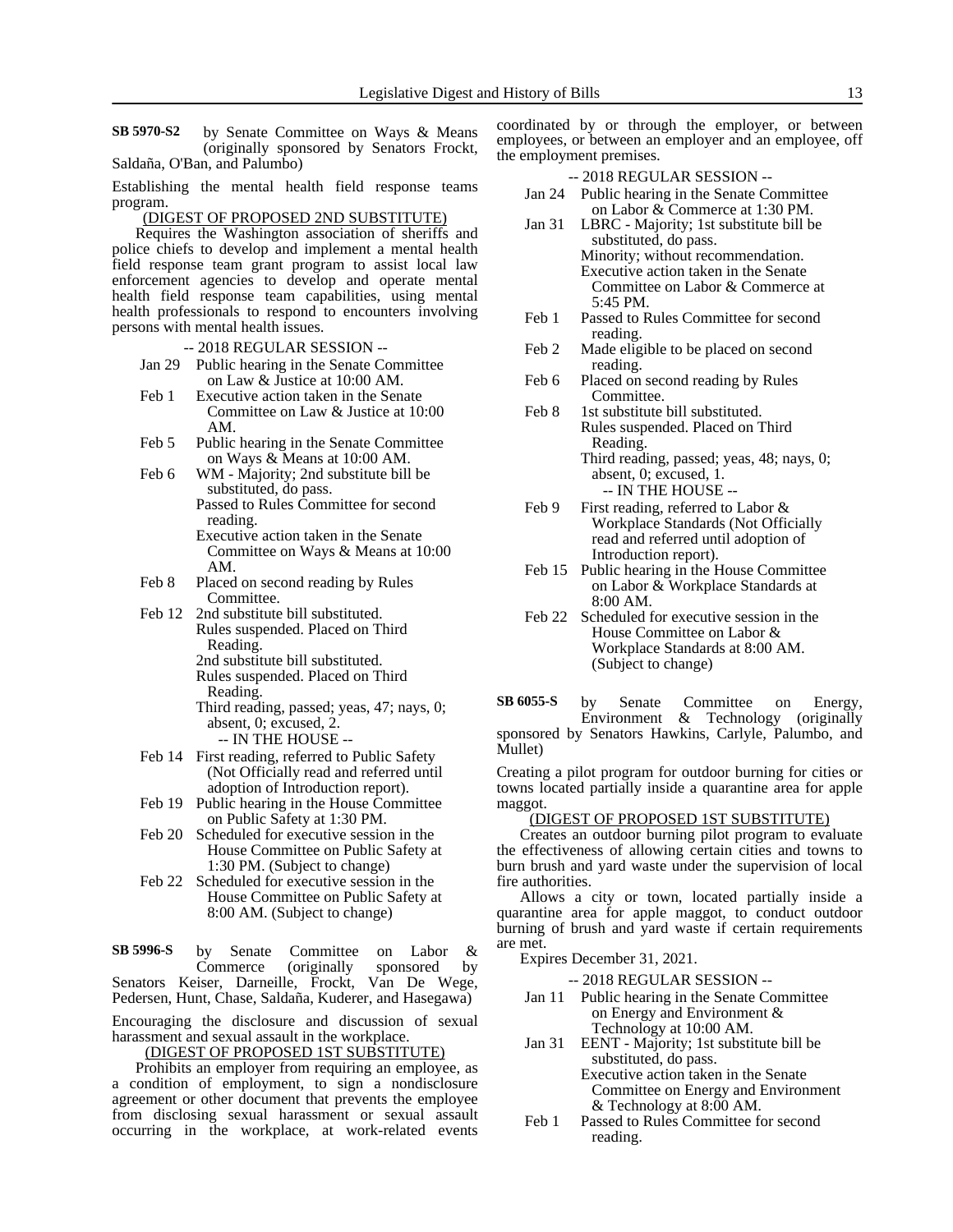|                | Feb 6 Placed on second reading by Rules              |
|----------------|------------------------------------------------------|
|                | Committee.                                           |
| $E_{\rm B}$ 12 | المستنقذ والمحارب الثاري والمتحافظ والمحارب والمحارب |

Feb 13 1st substitute bill substituted. Rules suspended. Placed on Third Reading. Third reading, passed; yeas, 47; nays, 0;

absent, 0; excused, 2. -- IN THE HOUSE --

- Feb 15 First reading, referred to Environment (Not Officially read and referred until adoption of Introduction report).
- Feb 19 Public hearing in the House Committee on Environment at 1:30 PM.
- Feb 20 Scheduled for executive session in the House Committee on Environment at 1:30 PM. (Subject to change)
- Feb 22 Scheduled for executive session in the House Committee on Environment at 8:00 AM. (Subject to change)
- by Senate Committee on State Government, Tribal Relations & Elections (originally sponsored by Senator Wellman) **SB 6064-S**

Concerning efficiency updates for capital budget appropriations allocated for public art.

(DIGEST OF PROPOSED 1ST SUBSTITUTE)

Requires at least eighty-five percent of the money spent by the state arts commission during each biennium, for certain purposes, to be expended solely for direct acquisition of works of art.

Authorizes the state arts commission to use up to two hundred thousand dollars to conserve or maintain existing pieces in the state art collection.

Authorizes, for projects funded in the capital budget, state agencies and institutions of higher education, working with the state arts commission, to expend up to ten percent of the projected art allocation for a project during the design phase in order to select an artist and design art to be integrated in the building design.

Requires the executive director of the state arts commission to appoint a study group to review the operations of the one-half of one percent for works of art purchased or commissioned.

-- 2018 REGULAR SESSION --

- Jan 26 Public hearing in the Senate Committee on State Government and Tribal Relations & Elections at 8:00 AM.
- Jan 31 SGTE Majority; 1st substitute bill be substituted, do pass.
	- And refer to Ways & Means. Executive action taken in the Senate Committee on State Government and Tribal Relations & Elections at 8:00 AM.
- Feb 1 Referred to Ways & Means.

by Senate Committee on Transportation (originally sponsored by Senators Cleveland, Rivers, and Wilson) **SB 6195-S**

Facilitating transportation projects of statewide significance.

(DIGEST OF PROPOSED 1ST SUBSTITUTE)

Establishes a formal process of coordination to expedite the completion of transportation projects of statewide significance.

Requires the department of transportation to: (1) Develop an application for designation of transportation projects as transportation projects of statewide significance; and

(2) Designate a transportation project as a transportation project of statewide significance if the department determines, after review of the application, that the transportation project will meet certain criteria.

-- 2018 REGULAR SESSION --

Jan 24 Public hearing in the Senate Committee on Transportation at 3:30 PM.

Jan 31 TRAN - Majority; 1st substitute bill be substituted, do pass. Executive action taken in the Senate Committee on Transportation at 3:30 PM.

- Feb 1 Passed to Rules Committee for second reading.
- Feb 8 Placed on second reading by Rules Committee.
- Feb 9 1st substitute bill substituted. Rules suspended. Placed on Third Reading. Third reading, passed; yeas, 41; nays, 6;
	- absent, 0; excused, 2. -- IN THE HOUSE --
- Feb 13 First reading, referred to Transportation (Not Officially read and referred until adoption of Introduction report).
- Feb 21 Scheduled for public hearing in the House Committee on Transportation at 3:30 PM. (Subject to change)

by Senate Committee on Energy,<br>Environment & Technology (originally Technology (originally sponsored by Senator Palumbo) **SB 6234-S**

Concerning emerging internet technology applications and consumers utilizing the services of carrier network companies and carrier network company operators.

# (DIGEST OF PROPOSED 1ST SUBSTITUTE)

Regulates carrier network companies, which use emerging technology-based platforms to prearrange for small personal property moves, and carrier network company operators, which use the companies to broker the moves.

Requires a carrier network company and a carrier network company operator to obtain a permit from the utilities and transportation commission before operating for the transportation of property for compensation.

States that carrier network companies are public service companies that must be regulated in a manner similar to forwarders and brokers.

Requires a vehicle to display a marking identifying the name of its associated carrier network company, if it is operated by a carrier network company operator under a permit issued by the utilities and transportation commission.

-- 2018 REGULAR SESSION --

Jan 25 Public hearing in the Senate Committee on Energy and Environment & Technology at 10:00 AM.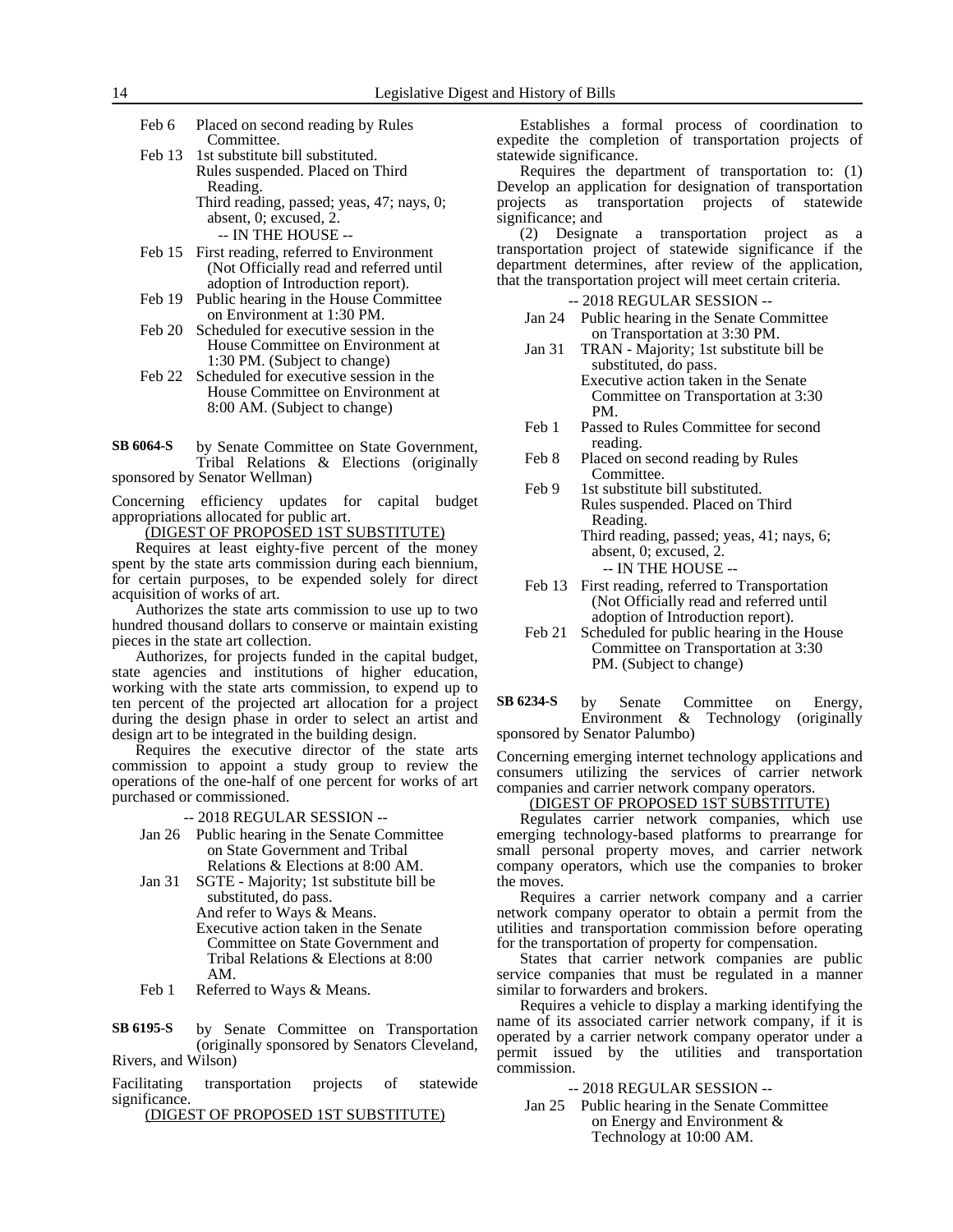- Jan 31 EENT Majority; 1st substitute bill be substituted, do pass. Executive action taken in the Senate Committee on Energy and Environment & Technology at 8:00 AM.
- Feb 1 Passed to Rules Committee for second reading.
- Feb 2 Made eligible to be placed on second reading.
- Feb 6 Placed on second reading by Rules Committee.

by Senate Committee on Ways & Means (originally sponsored by Senators Ranker, Carlyle, Palumbo, Keiser, Liias, Frockt, Kuderer, Chase, Hunt, and Saldaña) **SB 6253-S2**

Establishing a clean, efficient, renewable energy standard. (DIGEST OF PROPOSED 2ND SUBSTITUTE)

Requires all electric utilities to eliminate from electric rates all costs associated with delivering electricity to customers that is generated from a coal-fired resource.

Requires electric utilities and market customers to: (1) Reduce the total number of megawatt hours from fossil fuel generating resources used to serve the utility's load;

(2) Pay a pollution mitigation charge to the department of commerce for fossil fuel megawatt hours in excess of certain limits;

(3) Seek to achieve their targets at the lowest possible costs, avoid the imposition of the pollution mitigation charge, and rely on renewable or clean resources; and

(4) Report to the department on progress towards the reduction in the total number of megawatt hours from fossil fuel generating resources.

Requires the department of commerce, with input from relevant state agencies and the public, to:  $(1)$ Conduct and complete a study on barriers to, and opportunities for, solar photovoltaic energy generation and access to other renewable energy by low-income customers and barriers to contracting opportunities for local small businesses in disadvantaged communities; and

(2) Develop and publish a study on: (a) Barriers for low-income customers to energy efficiency and weatherization investments and to zero emission and nearzero emission transportation options; (b) how to increase access to zero emission and near-zero emission transportation options; and (c) the impact of this act on utility rates as it affects individuals of varying income levels, ethnic backgrounds, and racial backgrounds.

- -- 2018 REGULAR SESSION --
- Jan 23 Public hearing in the Senate Committee on Energy and Environment & Technology at 10:00 AM.
- Feb 1 Executive action taken in the Senate Committee on Energy and Environment & Technology at 10:00 AM.
- Feb 5 Public hearing in the Senate Committee on Ways & Means at 10:00 AM.
- Feb 6 WM Majority; 2nd substitute bill be substituted, do pass. Minority; do not pass.
	- Minority; without recommendation.
	- Passed to Rules Committee for second
	- reading.

Executive action taken in the Senate Committee on Ways & Means at 10:00 AM.

Feb 13 Placed on second reading by Rules Committee.

by Senate Committee on Ways & Means (originally sponsored by Senators Ranker, Rolfes, Chase, Van De Wege, Conway, Keiser, Liias, Frockt, Hasegawa, Hunt, Palumbo, and Saldaña) **SB 6268-S2**

Creating the orca protection act.

# (DIGEST OF PROPOSED 2ND SUBSTITUTE)

Establishes the orca protection act.

Requires the department of fish and wildlife to: (1) In order to facilitate the enforcement of RCW 77.15.740, provide extra protection to newborn calves, and protect critical feeding areas, conduct a minimum of one hundred patrols during the twenty-two most active weeks for southern resident killer whale viewing activity each year and prioritize Wednesday through Monday patrols when the activity is most active;

(2) Coordinate with appropriate federal, tribal, county, and nongovernmental partners to identify research and management actions undertaken that relate to impacts from human-generated marine noise; and

(3) Identify relevant research findings and management actions undertaken and identify options and recommendations on potential actions the state can take.

Includes as a natural resource infraction, when a person causes a vessel to exceed a speed over ground of seven knots within four hundred yards of a southern resident orca whale.

Requires the Salish Sea institute at Western Washington University to: (1) Convene a meeting to improve the coordination of recovery strategies for southern resident killer whales between Washington and British Columbia; and

(2) Establish timelines for recovery actions.

-- 2018 REGULAR SESSION --

- Jan 23 Public hearing in the Senate Committee on Agriculture, Water, and Natural Resources & Parks at 1:30 PM.
- Feb 1 Executive action taken in the Senate Committee on Agriculture, Water, and Natural Resources & Parks at 1:30 PM.
- Feb 5 Public hearing in the Senate Committee on Ways & Means at 10:00 AM.
- Feb 6 WM Majority; 2nd substitute bill be substituted, do pass. Minority; do not pass. Minority; without recommendation.

Passed to Rules Committee for second reading.

- Executive action taken in the Senate Committee on Ways & Means at 10:00 AM.
- Feb 12 Placed on second reading by Rules Committee.
- Feb 14 2nd substitute bill substituted. Floor amendment(s) adopted. Rules suspended. Placed on Third Reading. Held on calendar.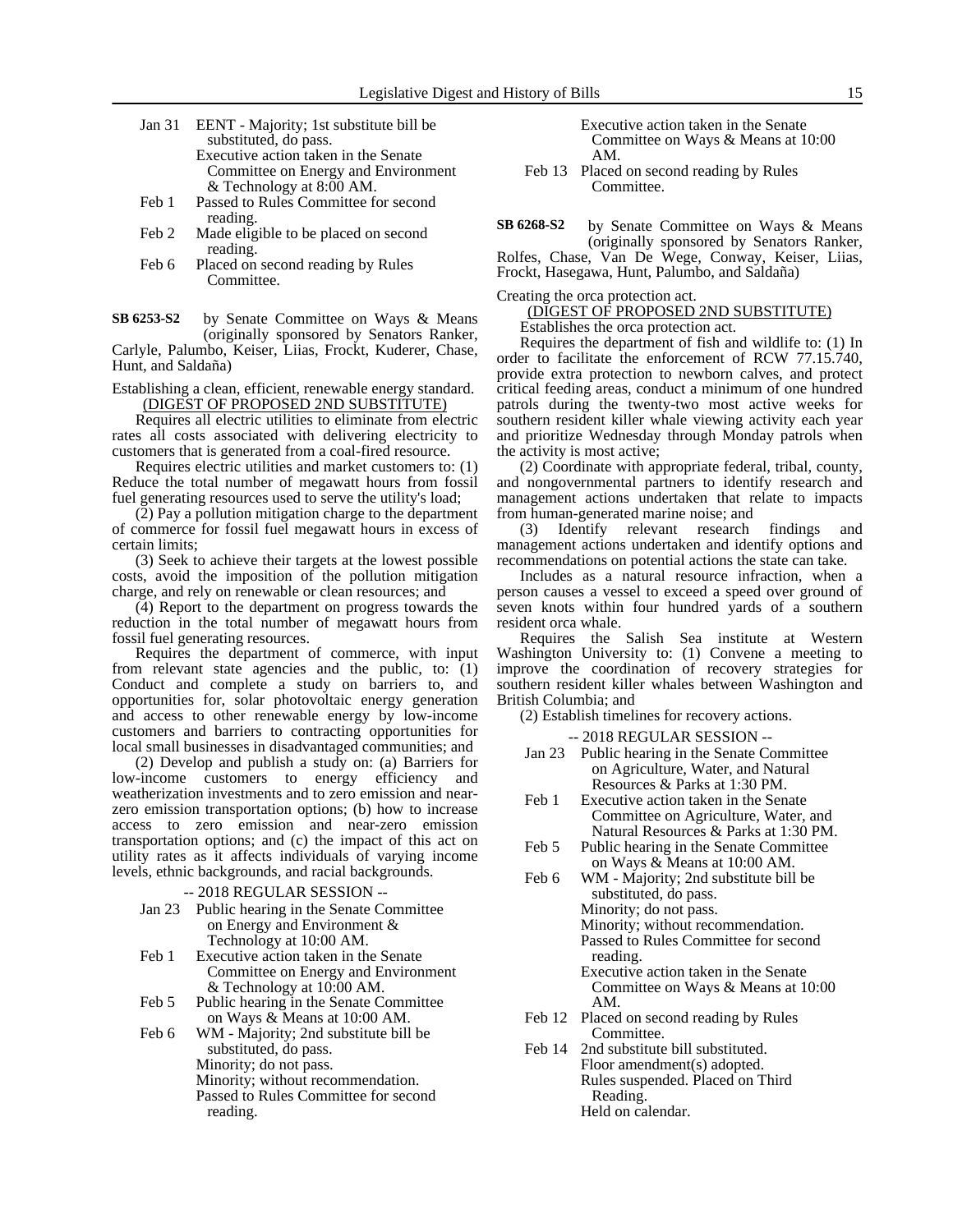by Senate Committee on Energy, Environment & Technology (originally sponsored by Senators Ranker, Rolfes, Carlyle, Darneille, Hasegawa, Pedersen, Conway, Keiser, Hunt, Frockt, Kuderer, Chase, Liias, and Saldaña; by request of Department of Ecology) **SB 6269-S**

Strengthening oil transportation safety.

(DIGEST OF PROPOSED 1ST SUBSTITUTE)

Addresses oil transportation safety.

Finds that the department of ecology's oil spill program faces a critical funding gap due to the lack of adequate revenue to fully fund the prevention and preparedness services required by state law, including the 2015 oil transportation safety act.

Declares an intent to: (1) Provide adequate revenue to fully fund prevention and preparedness services required by state law;

(2) Direct the department of ecology to specifically address the risks of oils submerging and sinking; and

(3) More extensively coordinate with our Canadian partners in order to protect the state's economy and its shared resources.

Requires the department of ecology to: (1) Establish the Salish Sea shared waters forum to address common issues in the cross-boundary waterways between Washington state and British Columbia such as: Enhancing efforts to reduce oil spill risk, addressing navigational safety, and promoting data sharing; and

(2) In consultation with the Puget Sound partnership and the pilotage commission, complete a report of vessel traffic and vessel traffic safety within the Strait of Juan de Fuca, Puget Sound area that includes the San Juan archipelago, its connected waterways, Haro Strait, Boundary Pass, Rosario Strait, and the waters south of Admiralty Inlet.

Requires the state treasurer, beginning July 1, 2018, and each July 1st thereafter, to transfer two hundred thousand dollars from the oil spill prevention account to the national guard account for planning and conducting training of the state national guard to perform oil and hazardous materials spills and cleanup.

-- 2018 REGULAR SESSION --

- Jan 25 Public hearing in the Senate Committee on Energy and Environment & Technology at 10:00 AM.
- Jan 31 EENT Majority; 1st substitute bill be substituted, do pass. And refer to Ways & Means. Minority; do not pass. Executive action taken in the Senate Committee on Energy and Environment & Technology at 8:00 AM.
- Feb 2 Referred to Ways & Means.
- Feb 15 Public hearing, executive session scheduled, but no action was taken in the Senate Committee on Ways & Means at 3:30 PM.
- Feb 19 Executive session in the Senate Committee on Ways & Means at 3:30 PM.
- by Senate Committee on Human Services & Corrections (originally sponsored by **SB 6277-S**

Senators Darneille, Kuderer, and Saldaña; by request of Department of Corrections)

Creating a graduated reentry program of partial confinement for certain offenders.

(DIGEST OF PROPOSED 1ST SUBSTITUTE)

Creates a graduated reentry program of partial confinement for certain offenders.

Authorizes the secretary of the department of corrections to only transfer an offender from a department correctional facility to home detention in the community if there is evidence-based programming and treatment available, and it is determined that the graduated reentry program is an appropriate placement and requires the secretary to assist the offender's transition from confinement to the community.

-- 2018 REGULAR SESSION --

- Jan 23 Public hearing in the Senate Committee on Human Services & Corrections at 1:30 PM.
- Jan 30 HSC Majority; 1st substitute bill be substituted, do pass. And refer to Ways & Means. Executive action taken in the Senate Committee on Human Services & Corrections at 5:45 PM.
- Feb 1 Referred to Ways & Means.<br>Feb 5 Public hearing in the Senate Public hearing in the Senate Committee
- on Ways & Means at 10:00 AM. Feb 6 WM - Majority; do pass 1st substitute bill proposed by Human Services & Corrections. Minority; without recommendation. Passed to Rules Committee for second reading.

Executive action taken in the Senate Committee on Ways & Means at 10:00 AM.

- Feb 12 Placed on second reading by Rules Committee.
- Feb 13 1st substitute bill substituted. Rules suspended. Placed on Third Reading. Third reading, passed; yeas, 33; nays, 14;
	- absent, 0; excused, 2. -- IN THE HOUSE --
- Feb 15 First reading, referred to Public Safety (Not Officially read and referred until adoption of Introduction report).
- Feb 19 Public hearing in the House Committee on Public Safety at 1:30 PM.
- Feb 20 Scheduled for executive session in the House Committee on Public Safety at 1:30 PM. (Subject to change)
- Feb 22 Scheduled for executive session in the House Committee on Public Safety at 8:00 AM. (Subject to change)

by Senate Committee on Human Services &<br>Corrections (originally sponsored by (originally sponsored by Senators Darneille, O'Ban, Dhingra, Kuderer, and Hasegawa) **SB 6281-S**

Allowing specified offenders to earn positive achievement time on community custody.

(DIGEST OF PROPOSED 1ST SUBSTITUTE)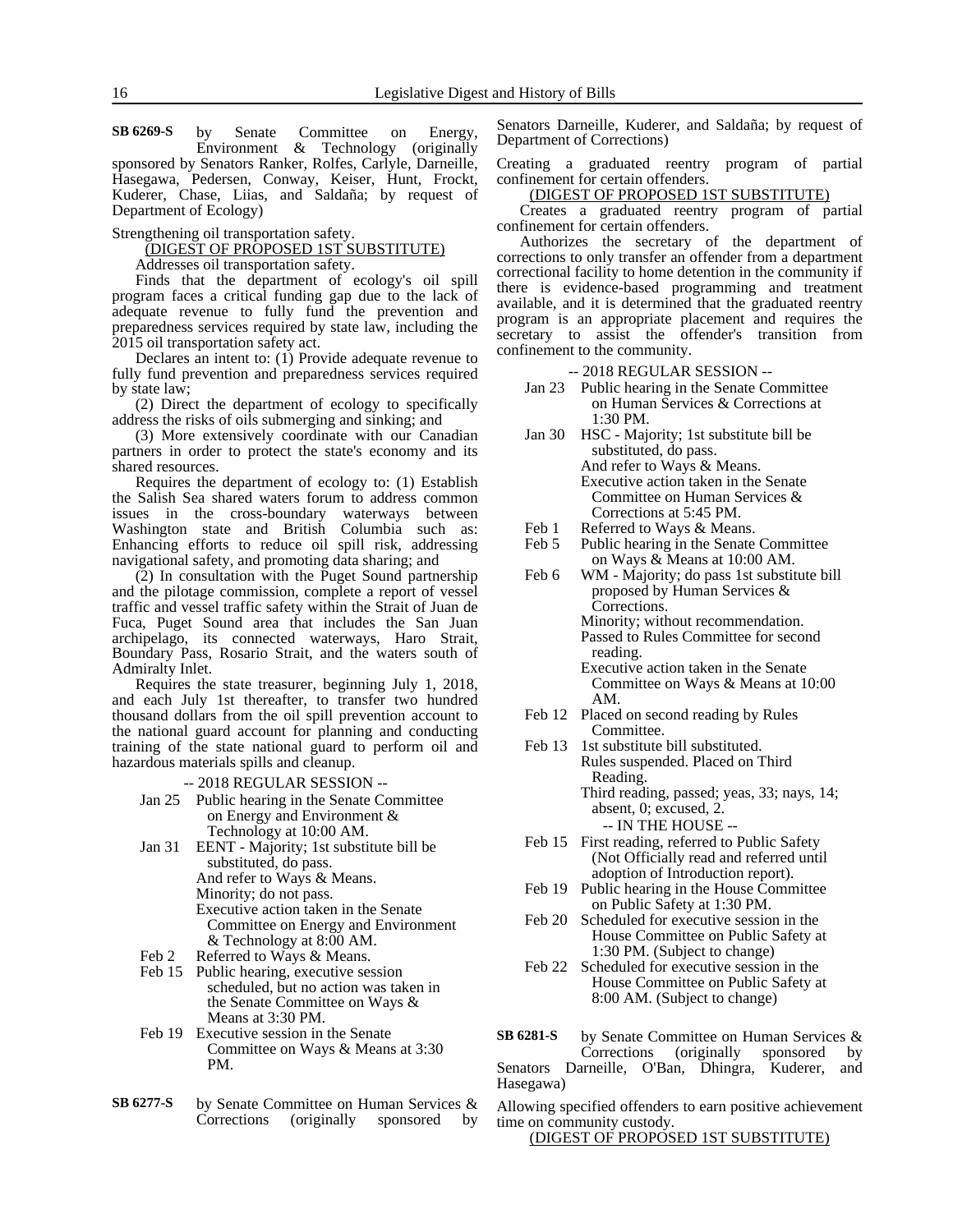Authorizes an offender, who is sentenced under chapter 9.94A RCW (the sentencing reform act of 1981) or chapter 9.94B RCW (sentencing with regard to crimes committed before July 1, 2000) and is supervised by the department of corrections, to earn positive achievement time in accordance with procedures that are developed and adopted by the department.

Authorizes the department of corrections to reduce the period of time an offender is supervised by the earned award of positive achievement time.

Gives discretion to the department of corrections to implement this act over a period of time not to exceed twenty-one months.

-- 2018 REGULAR SESSION --

- Jan 16 Public hearing in the Senate Committee on Human Services & Corrections at 1:30 PM.
- Jan 30 HSC Majority; 1st substitute bill be substituted, do pass. And refer to Ways & Means. Executive action taken in the Senate Committee on Human Services & Corrections at 5:45 PM.
- 
- Feb 1 Referred to Ways & Means.<br>Feb 5 WM Majority; without WM - Majority; without recommendation. Minority; do not pass. Executive action taken in the Senate Committee on Ways & Means at 10:00 AM.
- Feb 6 Passed to Rules Committee for second reading.

by Senate Committee on Labor & Commerce (originally sponsored by Senators Keiser, Wellman, Frockt, Cleveland, Kuderer, Ranker, Conway, and Saldaña) **SB 6313-S**

Concerning an employee's right to publicly file a complaint or cause of action for discrimination in employment contracts and agreements.

# (DIGEST OF PROPOSED 1ST SUBSTITUTE)

Addresses an employee's right to publicly file a complaint or cause of action for discrimination in employment contracts and agreements.

- -- 2018 REGULAR SESSION --
- Jan 24 Public hearing in the Senate Committee on Labor & Commerce at 1:30 PM.
- Jan 31 LBRC Majority; 1st substitute bill be substituted, do pass.
	- Minority; without recommendation. Executive action taken in the Senate Committee on Labor & Commerce at 5:45 PM.
- Feb 1 Passed to Rules Committee for second reading.
- Feb 12 Placed on second reading by Rules Committee.
- Feb 14 1st substitute bill substituted. Rules suspended. Placed on Third Reading.
	- Third reading, passed; yeas, 48; nays, 0; absent, 0; excused, 1.

-- IN THE HOUSE --

- Feb 15 First reading, referred to Labor & Workplace Standards (Not Officially read and referred until adoption of Introduction report).
- Feb 20 Scheduled for public hearing in the House Committee on Labor & Workplace Standards at 1:30 PM. (Subject to change)
- Feb 22 Scheduled for executive session in the House Committee on Labor & Workplace Standards at 8:00 AM. (Subject to change)
- by Senate Committee on Labor & Commerce (originally sponsored by Senator Takko) **SB 6346-S**

Allowing the sale of wine by microbrewery license holders.

#### (DIGEST OF PROPOSED 1ST SUBSTITUTE)

Authorizes a licensed microbrewery to apply to the state liquor and cannabis board for an endorsement to sell glasses of wine produced by a domestic winery for onpremises consumption.

-- 2018 REGULAR SESSION --

- Jan 29 Public hearing in the Senate Committee on Labor & Commerce at 1:30 PM.
- Jan 31 LBRC Majority; 1st substitute bill be substituted, do pass. And refer to Ways & Means. Executive action taken in the Senate Committee on Labor & Commerce at
	- 5:45 PM.
- Feb 1 Referred to Ways & Means.<br>Feb 6 WM Maiority: without
	- WM Majority; without recommendation. Minority; do not pass. Passed to Rules Committee for second
		- reading. Executive action taken in the Senate Committee on Ways & Means at 10:00 AM.
- Feb 12 Placed on second reading by Rules Committee.

by Senate Committee on Energy, Environment & Technology (originally sponsored by Senators Brown and Honeyford) **SB 6350-S**

Promoting renewable energy by advancing the development of geothermal resources.

(DIGEST OF PROPOSED 1ST SUBSTITUTE)

Advances the development of geothermal resources to promote renewable energy.

Requires the department of natural resources to develop, periodically revise, and publish an inventory and map of state-owned lands suspected of having great potential for geothermal resource production.

Prohibits the department from constructing or operating commercial geothermal facilities.

Directs the joint center for deployment and research in earth-abundant materials to promote research of methods and technologies that will allow for the economical extraction of metals, minerals, and rare earth elements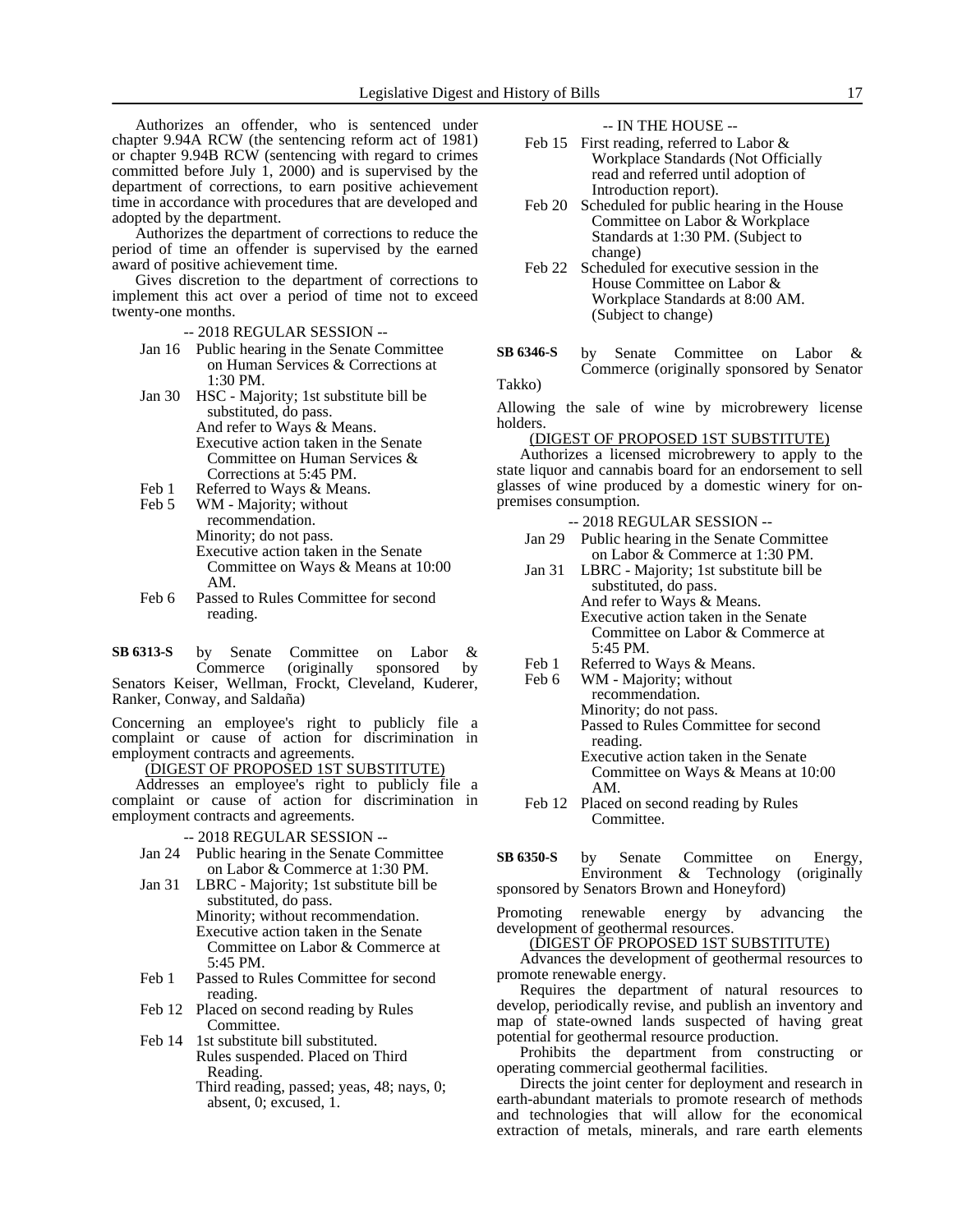from underground fluids brought to the surface by geothermal power plants.

Requires the board of directors of the joint center to allocate appropriated seed funds for collaboration on research of methods and technologies for the extraction.

#### -- 2018 REGULAR SESSION --

- Jan 30 Public hearing in the Senate Committee on Energy and Environment & Technology at 10:00 AM.
- Jan 31 EENT Majority; 1st substitute bill be substituted, do pass. And refer to Ways & Means. Executive action taken in the Senate

Committee on Energy and Environment & Technology at 8:00 AM.

Feb 1 Referred to Ways & Means.

by Senate Committee on Human Services &<br>Corrections (originally sponsored by (originally sponsored Senators O'Ban, Darneille, Zeiger, Walsh, Brown, Keiser, **SB 6360-S**

and Hasegawa)

Improving transition planning for students in special education who meet criteria for services from the developmental disabilities administration.

# (DIGEST OF PROPOSED 1ST SUBSTITUTE)

Includes the developmental disabilities administration and the division of vocational rehabilitation in the expansion of interagency agreements for postsecondary transition planning for students in special education.

Coordinates efforts among multiple agencies to efficiently arrive at a meaningful transition plan into adult services for students aged sixteen to twenty-one, or earlier if appropriate, which both minimizes disruption at the time of the student's graduation and the risk of isolation and loss of acquired skills.

Includes the following in the plan: Skill development, job interest sampling and job exploration, and may include other activities explored by students and young adults before job development.

Requires the developmental disabilities administration to coordinate with the office of the superintendent of public instruction to provide training to schools regarding curriculum, eligibility criteria, and application processes relating to services from the developmental disabilities administration.

Requires the developmental disabilities administration, the division of vocational rehabilitation, and the office of the superintendent of public instruction to: (1) Develop a plan of implementation to build statewide capacity among school districts to meet the requirements of this act by January 1, 2021; and

(2) Provide an opportunity for all school districts to participate.

-- 2018 REGULAR SESSION --

- Jan 15 Public hearing in the Senate Committee on Human Services & Corrections at 1:30 PM.
- Jan 30 HSC Majority; 1st substitute bill be substituted, do pass. And refer to Ways & Means. Executive action taken in the Senate Committee on Human Services & Corrections at 5:45 PM.
- Feb 1 Referred to Ways & Means.
- Feb 5 Public hearing in the Senate Committee on Ways & Means at 10:00 AM.
- Feb 6 WM Majority; do pass 1st substitute bill proposed by Human Services & Corrections.
	- Passed to Rules Committee for second reading.
		- Executive action taken in the Senate Committee on Ways & Means at 10:00 AM.
- Feb 8 Placed on second reading by Rules Committee.

by Senate Committee on Economic<br>Development & International Trade Development & International Trade (originally sponsored by Senators Billig, Baumgartner, Conway, Short, and Darneille) **SB 6361-S**

Authorizing certain cities to establish a limited tax expenditure from local property taxes for the value of new construction to encourage redevelopment of vacant lands in urban areas.

#### (DIGEST OF PROPOSED 1ST SUBSTITUTE)

Encourages the redevelopment of vacant or undeveloped land in targeted urban areas to increase employment opportunities for family living wage jobs and help accomplish the planning goals of cities in the state.

Allows the legislative authorities of certain cities to authorize an ad valorem tax expenditure for the value of new construction within the city if the legislative authority finds that there are both significant areas of vacant or undeveloped land and insufficient family living wage jobs for its wage earning population in areas proximate to the vacant or undeveloped land.

- -- 2018 REGULAR SESSION --
- Jan 25 Public hearing in the Senate Committee on Economic Development & International Trade at 8:00 AM.
- Feb 1 EDIT Majority; 1st substitute bill be substituted, do pass. Executive action taken in the Senate Committee on Economic Development & International Trade at 8:00 AM.
- Feb 2 Passed to Rules Committee for second reading.
- Feb 10 Placed on second reading by Rules Committee.
- Feb 12 1st substitute bill substituted. Rules suspended. Placed on Third Reading. Third reading, passed; yeas, 35; nays, 12;
	- absent, 0; excused, 2. -- IN THE HOUSE --
- Feb 14 First reading, referred to Local Government (Not Officially read and referred until adoption of Introduction report).
- Feb 21 Scheduled for public hearing in the House Committee on Local Government at 8:00 AM. (Subject to change)
- Feb 22 Scheduled for executive session in the House Committee on Local Government at 1:30 PM. (Subject to change)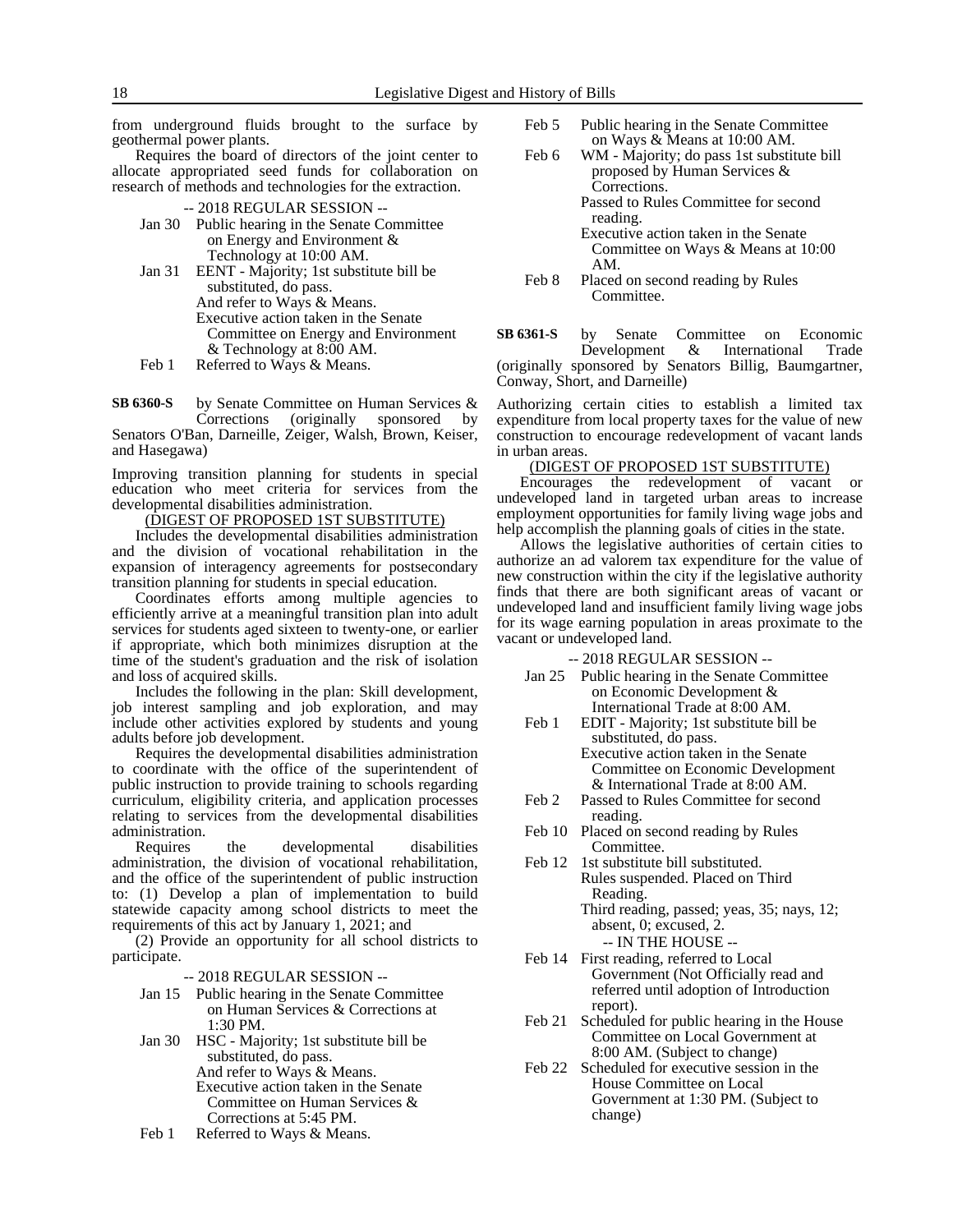by Senate Committee on Human Services & Corrections (originally sponsored by Senators Cleveland, Ranker, Rivers, Frockt, Keiser, Carlyle, and Kuderer) **SB 6387-S**

Concerning the handling of child forensic interview and child interview digital recordings.

(DIGEST OF PROPOSED 1ST SUBSTITUTE)

Provides a definition of "child forensic interview" for purposes of chapter 26.44 RCW (abuse of children).

Requires each county to revise and expand its existing child sexual abuse investigation protocol to include the handling of child forensic interview digital recordings.

Subjects any and all audio and video recordings of child forensic interviews, disclosed in a criminal or civil proceeding, to a protective order or other order as appropriate.

Exempts the following from public inspection and copying under the public records act: Any and all audio or video recordings of child forensic interviews.

-- 2018 REGULAR SESSION --

- Jan 22 Public hearing in the Senate Committee on Human Services & Corrections at 1:30 PM.
- Jan 30 HSC Majority; 1st substitute bill be substituted, do pass.

Executive action taken in the Senate Committee on Human Services & Corrections at 5:45 PM.

- Feb 1 Passed to Rules Committee for second reading.
- Feb 6 Placed on second reading by Rules Committee.
- by Senate Committee on Early Learning & K-12 Education (originally sponsored by **SB 6388-S**

Senators Mullet and Rivers)

Concerning paraeducators.

(DIGEST OF PROPOSED 1ST SUBSTITUTE)

Modifies provisions relating to paraeducators.

-- 2018 REGULAR SESSION --

- Jan 25 Public hearing in the Senate Committee on Early Learning & K-12 Education at 1:30 PM.
- Jan 30 EDU Majority; 1st substitute bill be substituted, do pass. And refer to Ways & Means. Executive action taken in the Senate Committee on Early Learning & K-12
- Education at 1:30 PM. Feb 1 Referred to Ways & Means.
- Feb 5 Public hearing in the Senate Committee on Ways & Means at 10:00 AM.
- Feb 6 WM Majority; do pass 1st substitute bill proposed by Early Learning & K-12 Education. Minority; do not pass. Passed to Rules Committee for second reading.
	- Executive action taken in the Senate Committee on Ways & Means at 10:00 AM.
- Feb 10 Placed on second reading by Rules Committee.
- Feb 13 1st substitute bill substituted. Rules suspended. Placed on Third Reading.
	- Third reading, passed; yeas, 46; nays, 1; absent, 0; excused, 2.

-- IN THE HOUSE --

- Feb 15 First reading, referred to Education (Not Officially read and referred until adoption of Introduction report).
- Feb 20 Scheduled for public hearing in the House Committee on Education at 1:30 PM. (Subject to change)
- by Senate Committee on Ways & Means (originally sponsored by Senator Padden) **SB 6410-S2**

Concerning school safety.

(DIGEST OF PROPOSED 2ND SUBSTITUTE)

Requires a first responder agency, when notifying a school of a situation that may require an evacuation or lockdown, to: (1) Determine if schools in the vicinity are similarly threatened; and

(2) Notify schools in the vicinity for which an evacuation or lockdown appears reasonably necessary.

Requires two educational service districts, selected by the office of the superintendent of public instruction in coordination with the nine educational service districts, to: (1) Establish regional school safety centers as part of a statewide network;

(2) Provide regional coordination of school safety efforts related to behavioral health threat assessment and suicide prevention across the state; and

(3) Provide school safety resources related to behavioral health threat assessment and suicide prevention to the school districts in the region.

Requires the two selected service districts to employ a behavioral health threat assessment coordinator.

Requires the regional school safety centers to provide technical assistance to school districts seeking funding for first aid, health, and safety and security resources including defibrillators and saws with automatic braking systems.

Provides that section 2 of this act is null and void if appropriations are not approved.

-- 2018 REGULAR SESSION --

- Jan 29 Public hearing in the Senate Committee on Early Learning & K-12 Education at 1:30 PM.
- Feb 1 Executive action taken in the Senate Committee on Early Learning & K-12 Education at 1:30 PM.
- Feb 5 Public hearing in the Senate Committee on Ways & Means at 10:00 AM.
- Feb 6 WM Majority; 2nd substitute bill be substituted, do pass. Passed to Rules Committee for second reading. Executive action taken in the Senate

Committee on Ways & Means at 10:00 AM.

- Feb 12 Placed on second reading by Rules Committee.
- Feb 14 2nd substitute bill substituted. Rules suspended. Placed on Third Reading.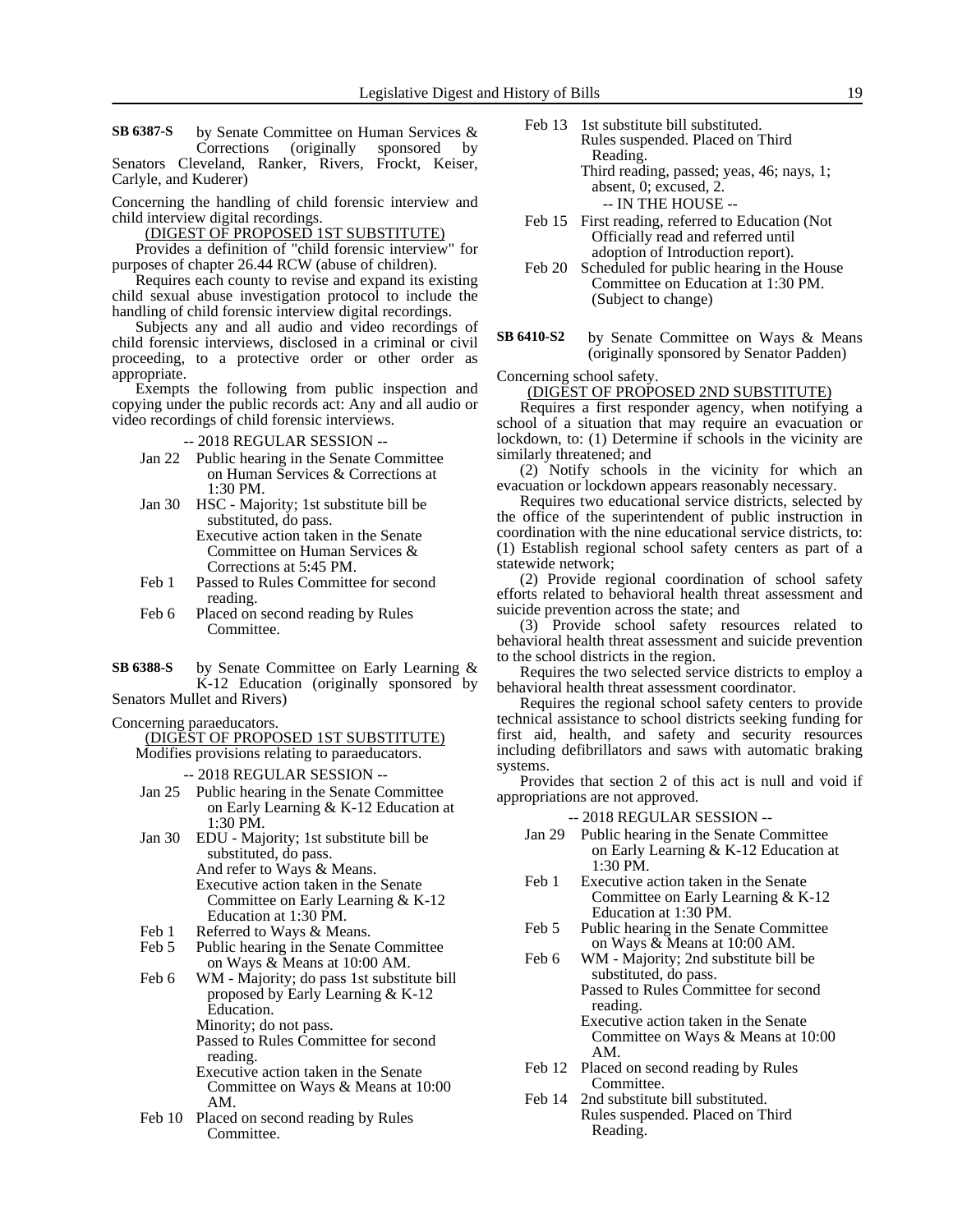Third reading, passed; yeas, 48; nays, 0; absent, 0; excused, 1. -- IN THE HOUSE --

- Feb 15 First reading, referred to Education (Not Officially read and referred until adoption of Introduction report).
- Feb 19 Public hearing in the House Committee on Education at 1:30 PM.
- by Senate Committee on Ways & Means (originally sponsored by Senators Ranker, Saldaña, and Rolfes) **SB 6421-S2**

Updating the environmental and sustainability literacy plan.

#### (DIGEST OF PROPOSED 2ND SUBSTITUTE)

Requires the superintendent of public instruction to convene a work group to update the environmental and sustainability literacy plan and develop grade appropriate model lessons that connect to adopted state standards.

Requires the model lessons developed by the work group to be placed in the open courseware repository, if Senate Bill No. 6201 is enacted into law.

-- 2018 REGULAR SESSION --

- Jan 29 Public hearing in the Senate Committee on Early Learning & K-12 Education at 1:30 PM.
- Jan 30 Executive action taken in the Senate Committee on Early Learning & K-12 Education at 1:30 PM.
- Feb 5 Public hearing in the Senate Committee on Ways & Means at 10:00 AM.
- Feb 6 WM Majority; 2nd substitute bill be substituted, do pass.
	- Minority; do not pass.
	- Minority; without recommendation.
	- Passed to Rules Committee for second reading.
	- Executive action taken in the Senate Committee on Ways & Means at 10:00 AM.

by Senate Committee on Energy, Environment & Technology (originally sponsored by Senators Carlyle, Fain, Palumbo, and Saldaña) **SB 6424-S**

Authorizing an alternative form of regulation of electrical and natural gas companies.

(DIGEST OF PROPOSED 1ST SUBSTITUTE)

Authorizes the utilities and transportation commission to, under certain conditions, regulate an electrical or gas company by authorizing an alternative form of regulation.

Requires electrical companies, gas companies, and the commission to use the greenhouse gas planning adder when evaluating and selecting conservation policies, programs, and targets.

Requires electrical companies to use the greenhouse gas planning adder in developing and evaluating integrated resource plans.

Requires gas companies to use the greenhouse gas planning adder in developing integrated resource plans that describe a mix of natural gas, biogas, or synthetic gas and conservation.

Requires electrical companies and gas companies to use the greenhouse gas planning adder in evaluating and selecting intermediate-term and long-term resource options.

Requires the commission to use the greenhouse gas planning adder in evaluating integrated resource plans and intermediate-term and long-term resource options selected by electrical companies and gas companies.

Requires a multistate electric company with retail customers and generation located outside the state to use the greenhouse gas planning adder beginning January 1, 2020.

Requires the following to be considered a nonemitting resource: (1) Gas consisting largely of methane and other hydrocarbons derived from the decomposition of organic material in landfills, wastewater treatment facilities, and anaerobic digesters; and

(2) Qualified biomass energy.

-- 2018 REGULAR SESSION --

- Jan 24 Public hearing in the Senate Committee on Energy and Environment & Technology at 8:00 AM.
- Feb 1 EENT Majority; 1st substitute bill be substituted, do pass. Minority; do not pass. Minority; without recommendation. Executive action taken in the Senate Committee on Energy and Environment & Technology at 10:00 AM.
- Feb 2 Passed to Rules Committee for second reading.
- Feb 8 Placed on second reading by Rules Committee.
- by Senate Committee on Transportation (originally sponsored by Senators King, Palumbo, and Hobbs) **SB 6438-S**

Clarifying the collection process for existing vehicle service transactions.

(DIGEST OF PROPOSED 1ST SUBSTITUTE)

Clarifies the department of licensing's collection process for existing vehicle service transactions.

-- 2018 REGULAR SESSION --

- Jan 29 Public hearing in the Senate Committee on Transportation at 3:30 PM.
- Jan 31 TRAN Majority; 1st substitute bill be substituted, do pass. Executive action taken in the Senate

Committee on Transportation at 3:30 PM.

- Feb 1 Passed to Rules Committee for second reading.
- Feb 6 Placed on second reading by Rules Committee.
- Feb 13 1st substitute bill substituted. Rules suspended. Placed on Third Reading. Third reading, passed; yeas, 47; nays, 0; absent, 0; excused, 2. -- IN THE HOUSE --
- Feb 15 First reading, referred to Transportation (Not Officially read and referred until adoption of Introduction report).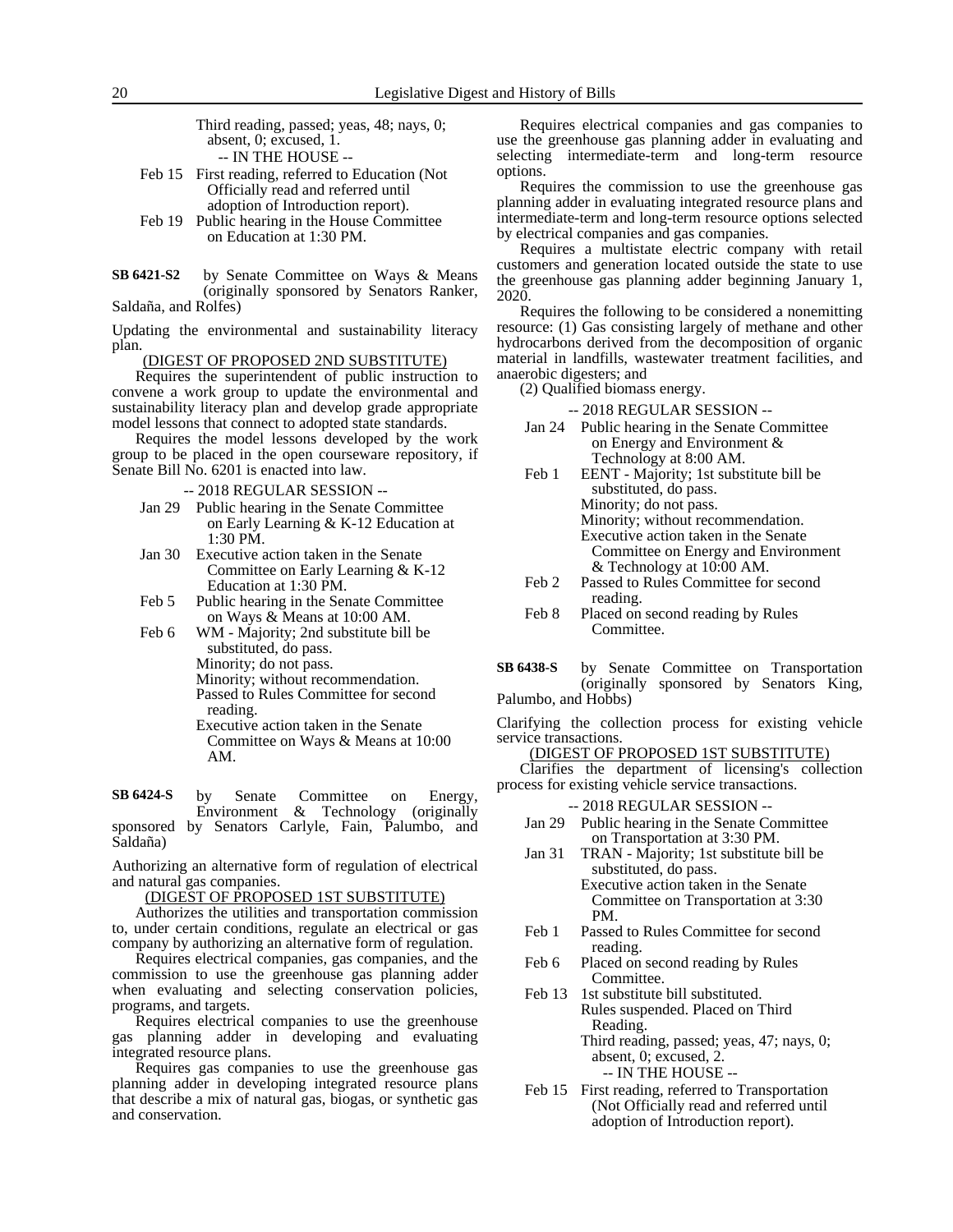by Senate Committee on Human Services & Corrections (originally sponsored by Senators Dhingra, O'Ban, Darneille, Saldaña, Wellman, Cleveland, Billig, Fain, Hasegawa, Keiser, Kuderer, and Palumbo) **SB 6445-S**

Providing postsecondary education to enhance education opportunities and public safety.

(DIGEST OF PROPOSED 1ST SUBSTITUTE)

Addresses postsecondary education and training for incarcerated adults.

-- 2018 REGULAR SESSION --

- Jan 17 Public hearing in the Senate Committee on Human Services & Corrections at 1:30 PM.
- Jan 30 HSC Majority; 1st substitute bill be substituted, do pass. And refer to Ways & Means. Executive action taken in the Senate Committee on Human Services & Corrections at 5:45 PM.
- Feb 1 Referred to Ways & Means.
- by Senate Committee on Ways & Means (originally sponsored by Senators King, Carlyle, Hobbs, Zeiger, O'Ban, Walsh, Brown, Darneille, Miloscia, Palumbo, and Saldaña) **SB 6453-S2**

Concerning legal support for kinship caregivers.

(DIGEST OF PROPOSED 2ND SUBSTITUTE)

Authorizes the department of social and health services to: (1) Also purchase legal representation for kinship caregivers of children who are at risk of being dependent, or who are dependent, to establish or modify a parenting plan; or

(2) Secure orders establishing other relevant civil legal relationships authorized by law.

Requires the purchase to be within the department's appropriations.

Encourages the department to work with the office of public defense parent representation program and the office of civil legal aid to develop a cost-effective system for providing effective civil legal representation for the parents and kinship caregivers.

#### -- 2018 REGULAR SESSION --

- Jan 23 Public hearing in the Senate Committee on Human Services & Corrections at 1:30 PM.
- Jan 30 Executive action taken in the Senate Committee on Human Services & Corrections at 5:45 PM.
- Feb 5 Public hearing in the Senate Committee on Ways & Means at 10:00 AM.

Feb 6 WM - Majority; 2nd substitute bill be substituted, do pass. Passed to Rules Committee for second reading. Executive action taken in the Senate Committee on Ways & Means at 10:00 AM.

- Feb 8 Placed on second reading by Rules Committee.
- Feb 13 2nd substitute bill substituted. Rules suspended. Placed on Third Reading.

Third reading, passed; yeas, 47; nays, 0; absent, 0; excused, 2. -- IN THE HOUSE --

- Feb 15 First reading, referred to Judiciary (Not Officially read and referred until adoption of Introduction report).
- Feb 20 Scheduled for public hearing in the House Committee on Judiciary at 10:00 AM. (Subject to change)
- Feb 22 Scheduled for executive session in the House Committee on Judiciary at 12:30 PM. (Subject to change)
	- Scheduled for executive session in the House Committee on Judiciary at 6:00 PM. (Subject to change)
- by Senate Committee on Ways & Means (originally sponsored by Senators Darneille, O'Ban, Hasegawa, and Kuderer) **SB 6467-S2**

Creating a pilot program to allow certain counties to provide additional family services through community truancy boards and site secure crisis residential center facilities.

# (DIGEST OF PROPOSED 2ND SUBSTITUTE)

Requires the office of homeless youth prevention and protection programs, the office of the superintendent of public instruction, and the office of juvenile justice or its successor agency, in consultation with the state center for court research, to conduct a pilot program to address the shortage of available secure crisis residential centers in the state as alternatives to juvenile detention and the ability of community truancy boards to provide services to prevent nonoffender youth from entering the juvenile court system.

Provides a July 1, 2020, expiration date for the pilot program.

Provides that this act is null and void if appropriations are not approved.

-- 2018 REGULAR SESSION --

- Jan 22 Public hearing in the Senate Committee on Human Services & Corrections at 1:30 PM.
- Jan 30 Executive action taken in the Senate Committee on Human Services & Corrections at 5:45 PM.
- Feb 6 WM Majority; 2nd substitute bill be substituted, do pass. Minority; do not pass. Minority; without recommendation.

Passed to Rules Committee for second reading. Executive action taken in the Senate

Committee on Ways & Means at 10:00 AM.

by Senate Committee on Human Services & Corrections (originally sponsored by Senators Warnick and Darneille) **SB 6485-S**

Improving access to mental health services for children and youth.

#### (DIGEST OF PROPOSED 1ST SUBSTITUTE)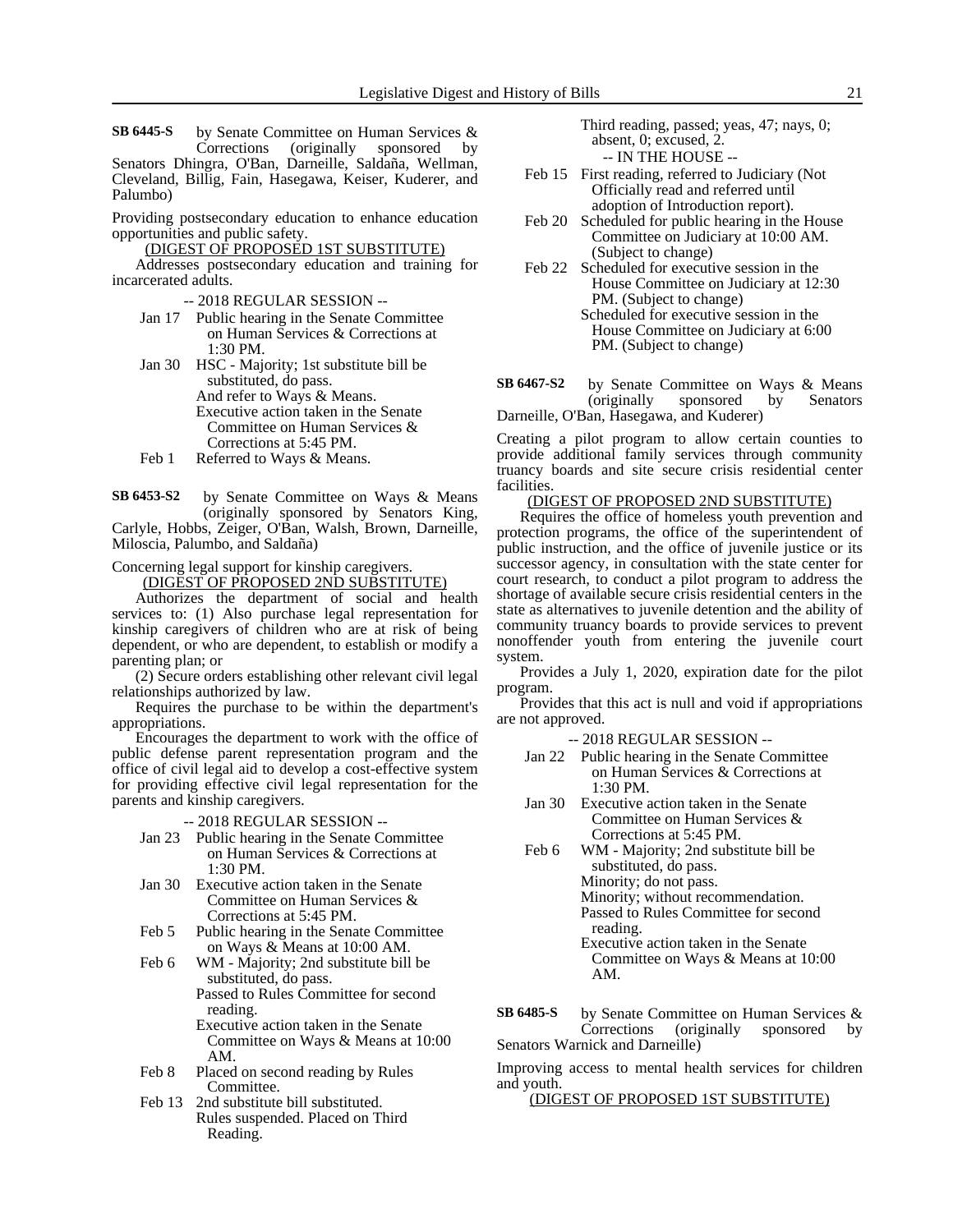Reestablishes the children's mental health work group to: (1) Identify barriers to and opportunities for accessing mental health services for children and families; and

(2) Advise the legislature on statewide mental health services for this population.

Provides a December 30, 2020, expiration date for the work group.

Expands the duties and responsibilities of the following: (1) The state health care authority;

(2) The department of social and health services;

(3) Behavioral health organizations;

(4) Regional service areas;

(5) The department of children, youth, and families;

(6) The child and adolescent psychiatry residency program at the University of Washington; and

 $(7)$  The office of the superintendent of public instruction.

-- 2018 REGULAR SESSION --

- Jan 30 Public hearing in the Senate Committee on Human Services & Corrections at 1:30 PM.
- Jan 31 HSC Majority; 1st substitute bill be substituted, do pass. And refer to Ways & Means. Executive action taken in the Senate Committee on Human Services & Corrections at 1:30 PM.
- Feb 2 Referred to Ways & Means.

by Senate Committee on Transportation (originally sponsored by Senators Saldaña, Hobbs, King, Sheldon, Schoesler, and Padden) **SB 6489-S**

Changing the baseball stadium based special license plate. (DIGEST OF PROPOSED 1ST SUBSTITUTE)

Repeals RCW 46.18.215 (baseball stadium license plates) and creates a Seattle Mariners special license plate that will display the Seattle Mariners logo.

Creates the academic, mentoring, and innovation grant account.

Requires receipts from special license plate fees in this act to be deposited in the account and requires money in the account to only be used for grants to support youth to stay in school, participate in sports, and receive mentorships.

Provides funds, once the state has been reimbursed for the special license plates, to the academic, mentoring, and innovation grant account.

-- 2018 REGULAR SESSION --

- Jan 29 Public hearing in the Senate Committee on Transportation at 3:30 PM.
- Jan 31 TRAN Majority; 1st substitute bill be substituted, do pass.

Executive action taken in the Senate Committee on Transportation at 3:30 PM.

- Feb 1 Passed to Rules Committee for second reading.
- by Senate Committee on Higher Education & Workforce Development (originally **SB 6493-S**

sponsored by Senators Billig, Palumbo, Ranker, Carlyle, Hasegawa, and Kuderer)

Increasing transparency and accountability for intercollegiate athletic programs.

#### (DIGEST OF PROPOSED 1ST SUBSTITUTE)

Requires the board of trustees or regents of each state college and university to specifically approve, in an open public meeting, the annual budget for its programs for intercollegiate athletic competition in advance of any expenditure for that fiscal year.

-- 2018 REGULAR SESSION --

- Jan 25 Public hearing in the Senate Committee on Higher Education & Workforce Development at 8:00 AM.
- Jan 31 HEWD Majority; 1st substitute bill be substituted, do pass. Minority; without recommendation. Executive action taken in the Senate Committee on Higher Education & Workforce Development at 5:45 PM.
- Feb 1 Passed to Rules Committee for second reading.
- Feb 12 Placed on second reading by Rules Committee.
- Feb 13 1st substitute bill substituted. Rules suspended. Placed on Third Reading. Third reading, passed; yeas, 46; nays, 1;
	- absent, 0; excused, 2. -- IN THE HOUSE --
- Feb 15 First reading, referred to Higher Education (Not Officially read and referred until adoption of Introduction report).
- Feb 21 Scheduled for public hearing in the House Committee on Higher Education at 1:30 PM. (Subject to change)
- Feb 23 Scheduled for executive session in the House Committee on Higher Education at 8:00 AM. (Subject to change)

by Senate Committee on Human Services & **SB 6515-S**

Corrections (originally sponsored Senators Conway, Darneille, O'Ban, Becker, Zeiger, and Fortunato)

Concerning the legal and geographical review requirements for the conditional release of sexually violent predators to a less restrictive alternative.

# (DIGEST OF PROPOSED 1ST SUBSTITUTE)

Establishes a sexually violent predator review group. Requires the state sex offender policy board to

establish and provide oversight, staff support, research, and consultation to the sexually violent predator review group, led by the sexually violent predator section chief in the attorney general's office.

Requires the review group to, at a minimum: (1) Identify regional differences and challenges to developing appropriate treatment and facilities for persons released to less restrictive alternatives;

(2) Recommend methods to promote and increase the development of appropriate treatment and facilities for persons released to a less restrictive alternative statewide, targeting counties that do not currently have appropriate services;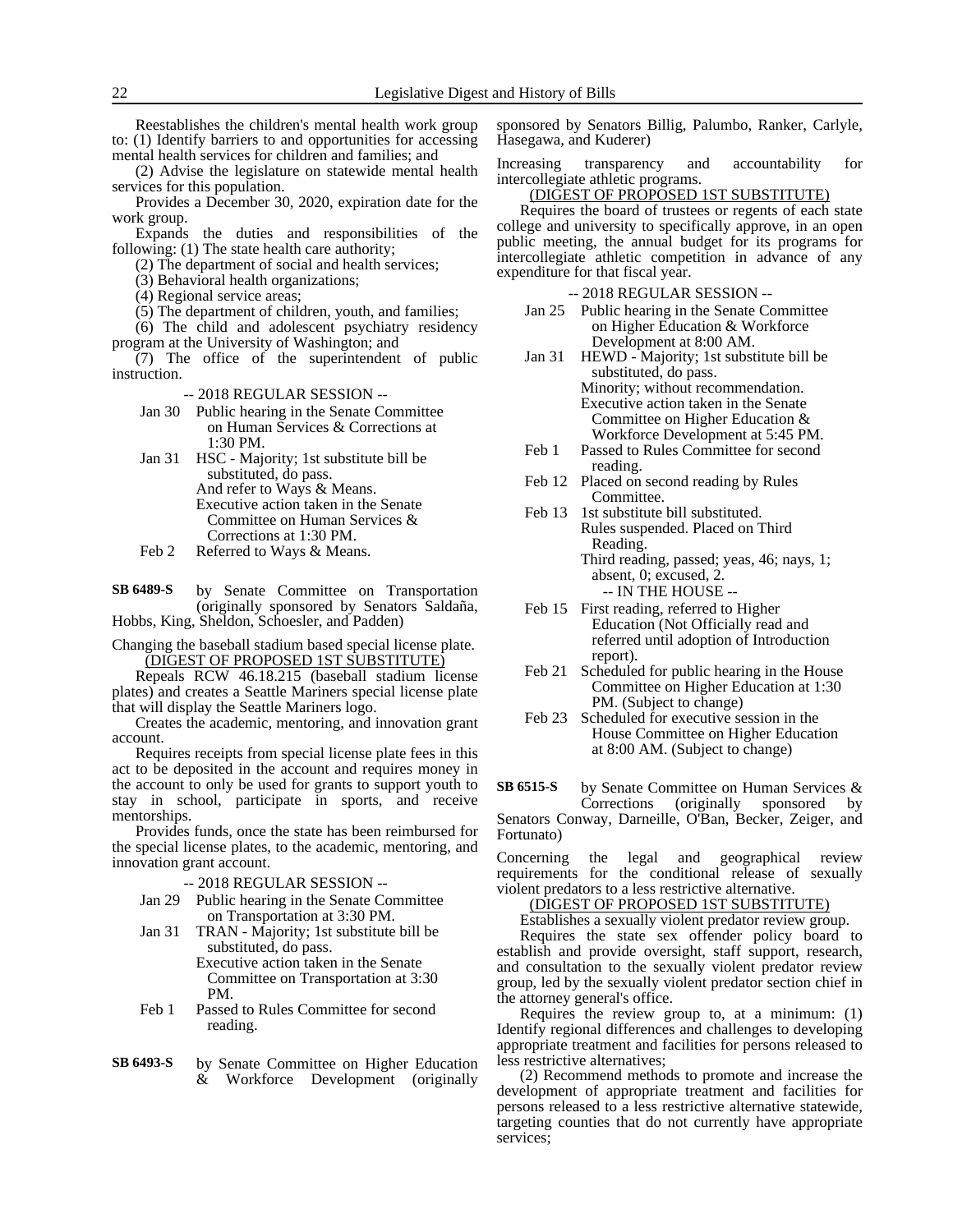(3) Develop a statewide repository to identify all certified treatment providers by county; and

(4) Recommend the appropriate procedures and level of involvement for the department of social and health services and the department of corrections in discharge planning, community supervision, and developing appropriate treatment and facilities for persons released to less restrictive alternatives.

- -- 2018 REGULAR SESSION --
- Jan 24 Public hearing in the Senate Committee on Human Services & Corrections at 1:30 PM.
- Jan 30 HSC Majority; 1st substitute bill be substituted, do pass. Executive action taken in the Senate Committee on Human Services &
- Corrections at 5:45 PM. Feb 1 Passed to Rules Committee for second reading.

by Senate Committee on Ways & Means (originally sponsored by Senators Braun, Rivers, and Wilson) **SB 6539-S2**

Ensuring compliance with the state's fiduciary duty in managing state trust lands.

(DIGEST OF PROPOSED 2ND SUBSTITUTE)

Requires the department of natural resources to: (1) Endeavor to generate an average of two hundred thirty million dollars from state lands and state forestlands each year;

(2) Evaluate its lands portfolio and revenue streams, management practices, and transaction processes, and develop options and recommendations designed to ensure the state's fiduciary duty is being met and increase the amount and stability of revenue from state lands and state forestland over time;

(3) Seek to account for the volatility of forest product markets and consider ways to mitigate the impact of market downturns on its revenues;

(4) Annually adjust the two hundred thirty million dollar goal for inflation, however, it may not count trust land transfer funds towards the goal; and

(5) Prepare an evaluation of use authorizations and leases of state-owned aquatic lands for industrial and commercial uses.

Requires the joint legislative audit and review committee to develop methods or tools to estimate the current asset value of state lands and forestlands.

-- 2018 REGULAR SESSION --

- Jan 29 Public hearing in the Senate Committee on Agriculture, Water, and Natural Resources & Parks at 1:30 PM.
- Feb 1 Executive action taken in the Senate Committee on Agriculture, Water, and Natural Resources & Parks at 1:30 PM.
- Feb 5 Public hearing in the Senate Committee on Ways & Means at 10:00 AM.
- Feb 6 WM Majority; 2nd substitute bill be substituted, do pass. Minority; do not pass. Minority; without recommendation. Passed to Rules Committee for second reading.

Executive action taken in the Senate Committee on Ways & Means at 10:00 AM.

by Senate Committee on Human Services & Corrections (originally sponsored by Senators Darneille, Billig, Frockt, Hunt, Kuderer, Palumbo, and Wellman) **SB 6560-S**

Ensuring that no youth is discharged from a public system of care into homelessness.

# (DIGEST OF PROPOSED 1ST SUBSTITUTE)

Requires the office of homeless youth prevention and protection programs to develop a plan to ensure that no youth is discharged from a public system of care into homelessness.

- -- 2018 REGULAR SESSION --
- Jan 30 Public hearing in the Senate Committee on Human Services & Corrections at 1:30 PM.
- Jan 31 HSC Majority; 1st substitute bill be substituted, do pass. Executive action taken in the Senate Committee on Human Services & Corrections at 1:30 PM.
- Feb 2 Passed to Rules Committee for second reading.
- Feb 8 Placed on second reading consent calendar.
- Feb 9 1st substitute bill substituted. Rules suspended. Placed on Third Reading. Third reading, passed; yeas, 47; nays, 0; absent, 0; excused, 2.

-- IN THE HOUSE --

- Feb 13 First reading, referred to Early Learning & Human Services (Not Officially read and referred until adoption of Introduction report).
- Feb 20 Scheduled for public hearing in the House Committee on Early Learning & Human Services at 8:00 AM. (Subject to change)
- Feb 21 Scheduled for executive session in the House Committee on Early Learning & Human Services at 1:30 PM. (Subject to change)

by Senate Committee on Human Services & Corrections (originally sponsored by Senators Dhingra, Chase, Cleveland, Darneille, Saldaña, and Kuderer) **SB 6566-S**

Concerning juvenile offenses.

(DIGEST OF PROPOSED 1ST SUBSTITUTE)

Modifies crimes regarding depictions of a minor engaged in sexually explicit conduct.

Requires the Washington coalition of sexual assault programs, in consultation with the office of the superintendent of public instruction, the Washington association for the treatment of sexual abusers, the department of children, youth, and families, the Washington association of prosecuting attorneys, representatives from public defense, and other relevant stakeholders, to convene a work group to make